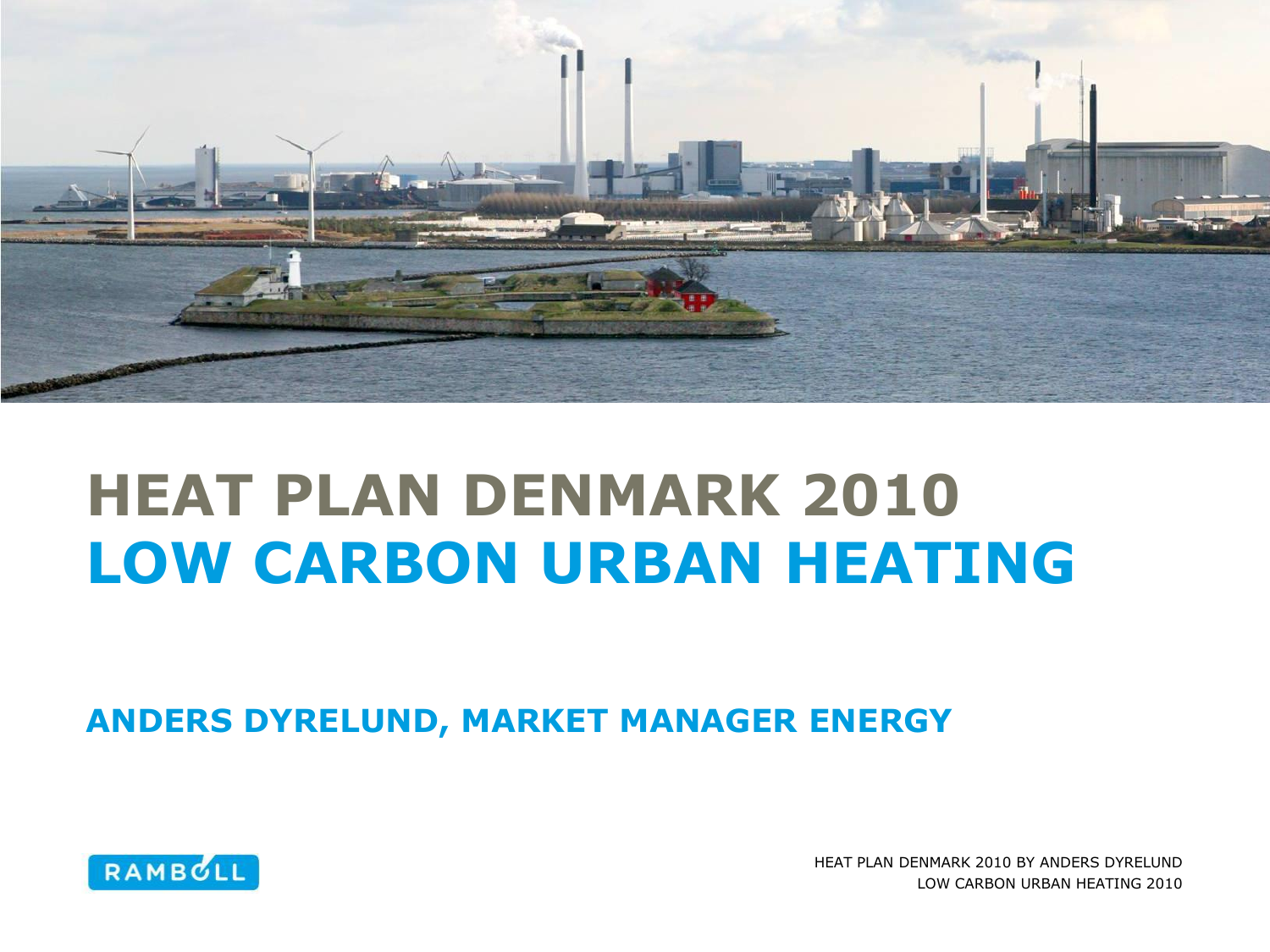## **HEAT PLAN DENMARK 2010 - A SMALL STUDY WITH A SIGNIFICANT IMPACT**

- Bottom-up R&D study financed by the district heating consumers
- Prepared by an independent team of experts from
	- Ramboll and
	- Aalborg University
- Heat Plan Denmark 2008 was the first study to combine the supply and the demand side - this study goes more into detail
- An eye-opener for Danish politicians
- Could be a model for other countries

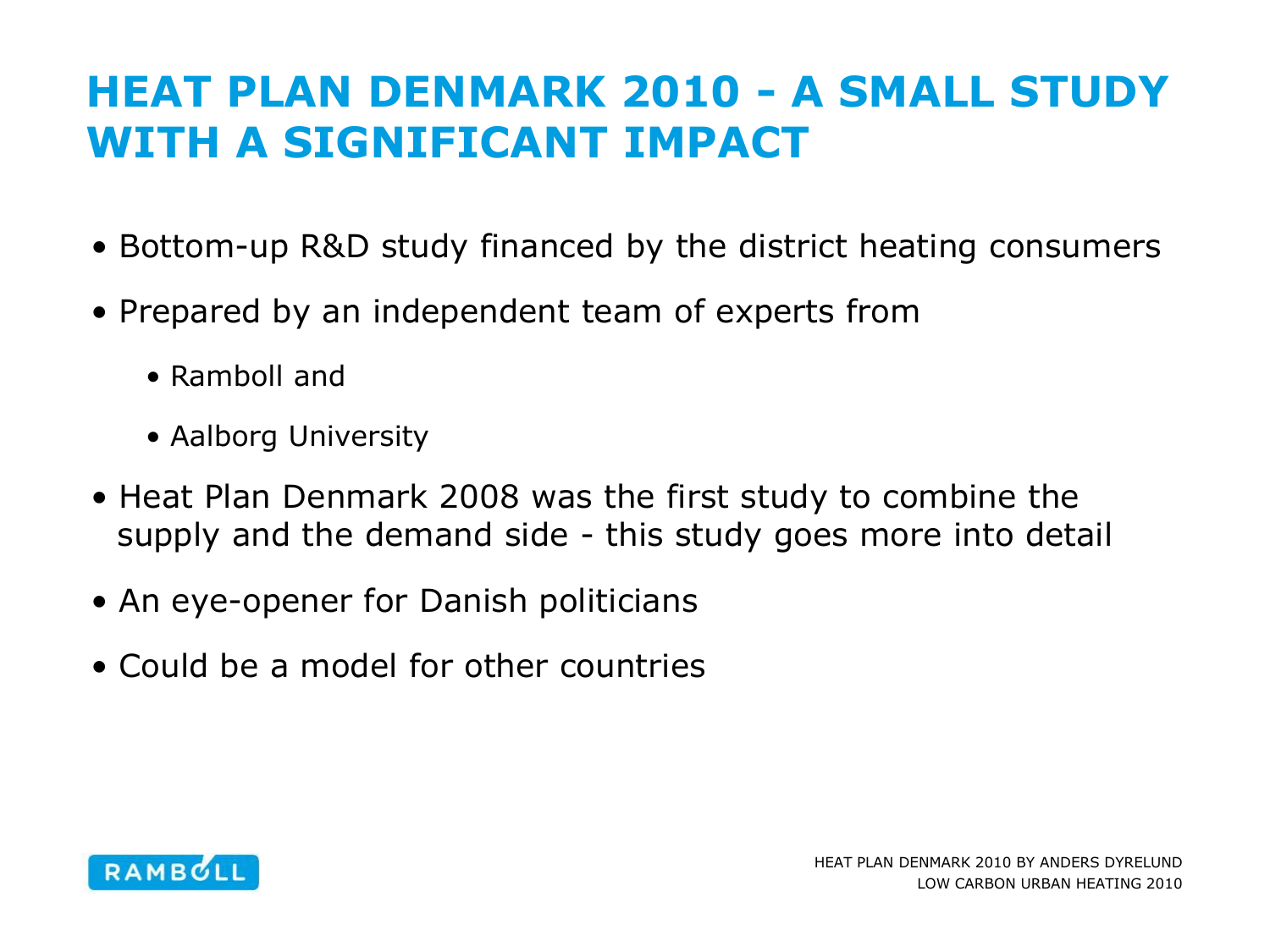### **THE OVERALL ENERGY POLICY OBJECTIVE IN THE EUROPEAN UNION**

- To reduce the fossil fuel consumption in a cost effective way
	- security of supply
	- climate awareness
- Important EU directives to implement this objective
	- Strategic environmental assessment
	- Combined Heat and Power (CHP)
	- Energy performance of buildings
	- Renewable energy

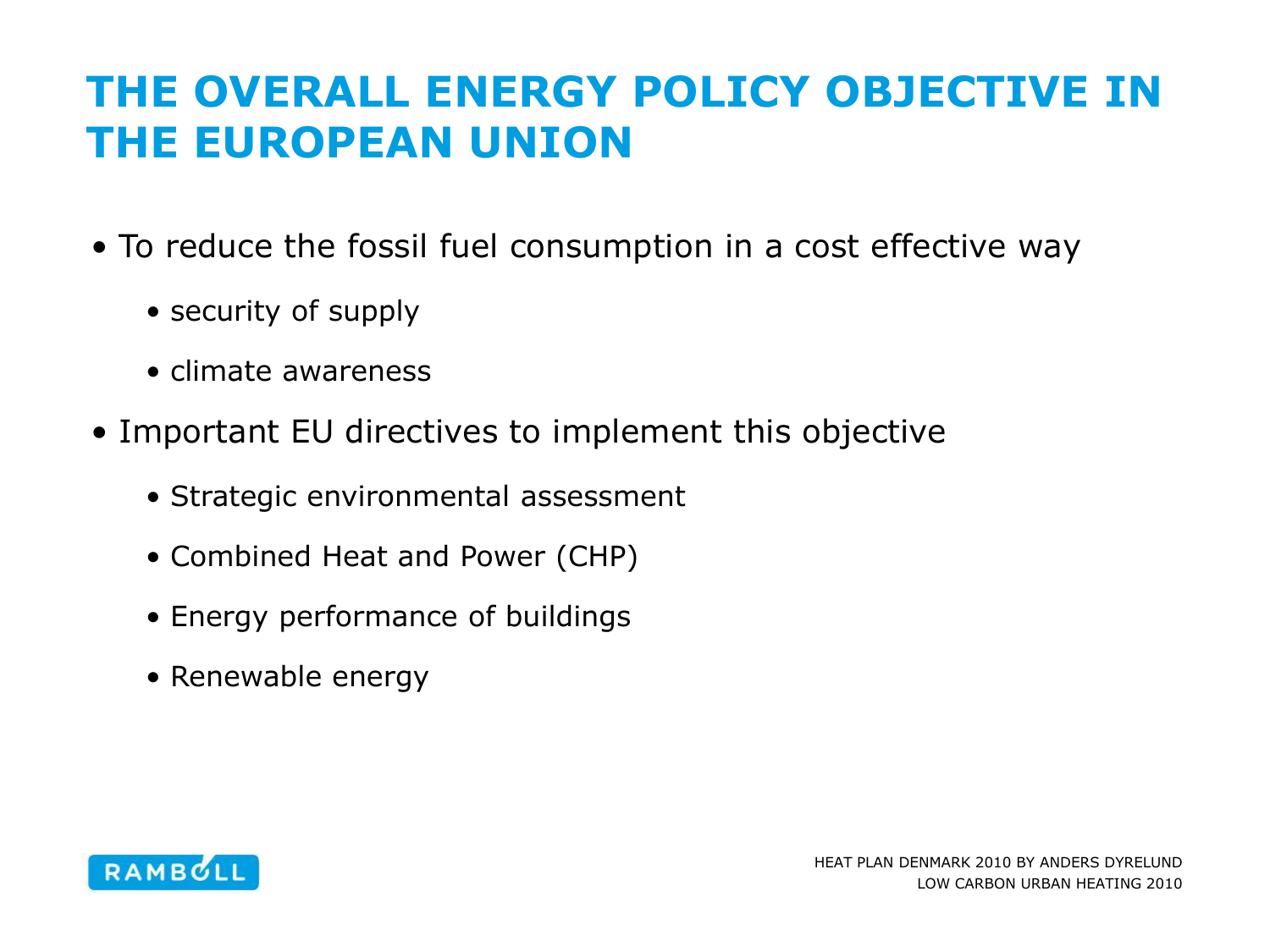## **MOST IMPORTANT OBJECTIVES IN THE ENERGY POLICY IN DENMARK SINCE 1976**

- Objectives since 1976
	- Develop the most economic heat supply projects for Denmark
	- Reduce the dependency on oil
	- Promote Combined Heat and Power (CHP)
	- Promote renewable energy
- New additional objectives
	- To reduce  $CO<sub>2</sub>$  emissions outside the  $CO<sub>2</sub>$  emission trading scheme
	- **To be independent of fossil fuels in the long run ! (2050?)**

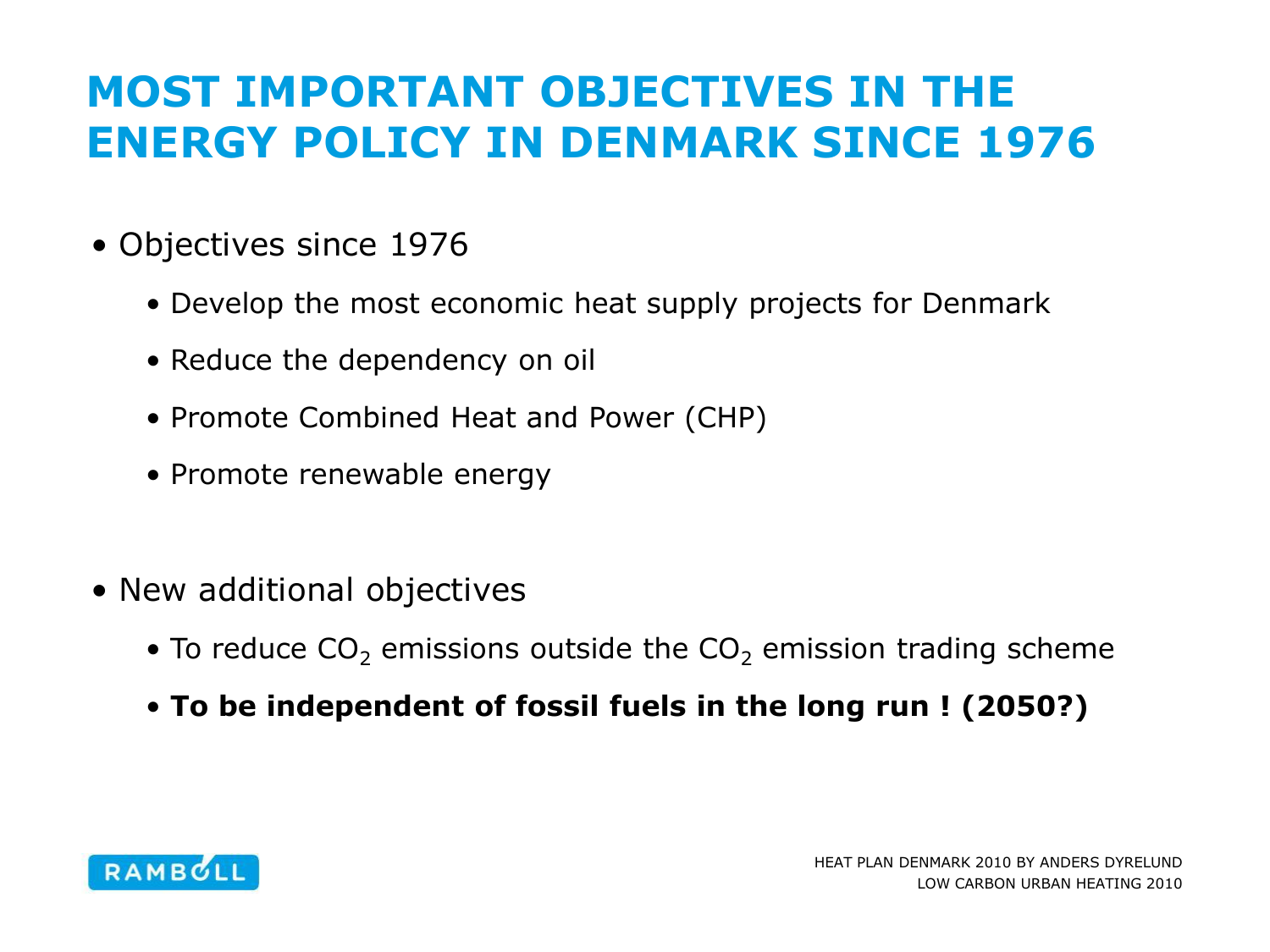## **IMPORTANT DANISH ENERGY LEGISLATION TO IMPLEMENT THE POLICY**

- Electricity supply act from 1976
	- all new power capacity since 1976 has been CHP
- Heat supply act from 1979
	- Municipalities are responsible for urban heat supply planning
	- Optimal zoning of district heating and natural gas networks based on overall economic evaluation for the society of Denmark
	- District heating companies and block boilers > 0,25 MW are only allowed to invest in the most cost effective heat supply solution
- This legislation ensures unique least cost integration of power, heat, gas and waste sectors in Denmark in accordance with the EU directives
- The building sector is not yet fully coordinated with other sectors

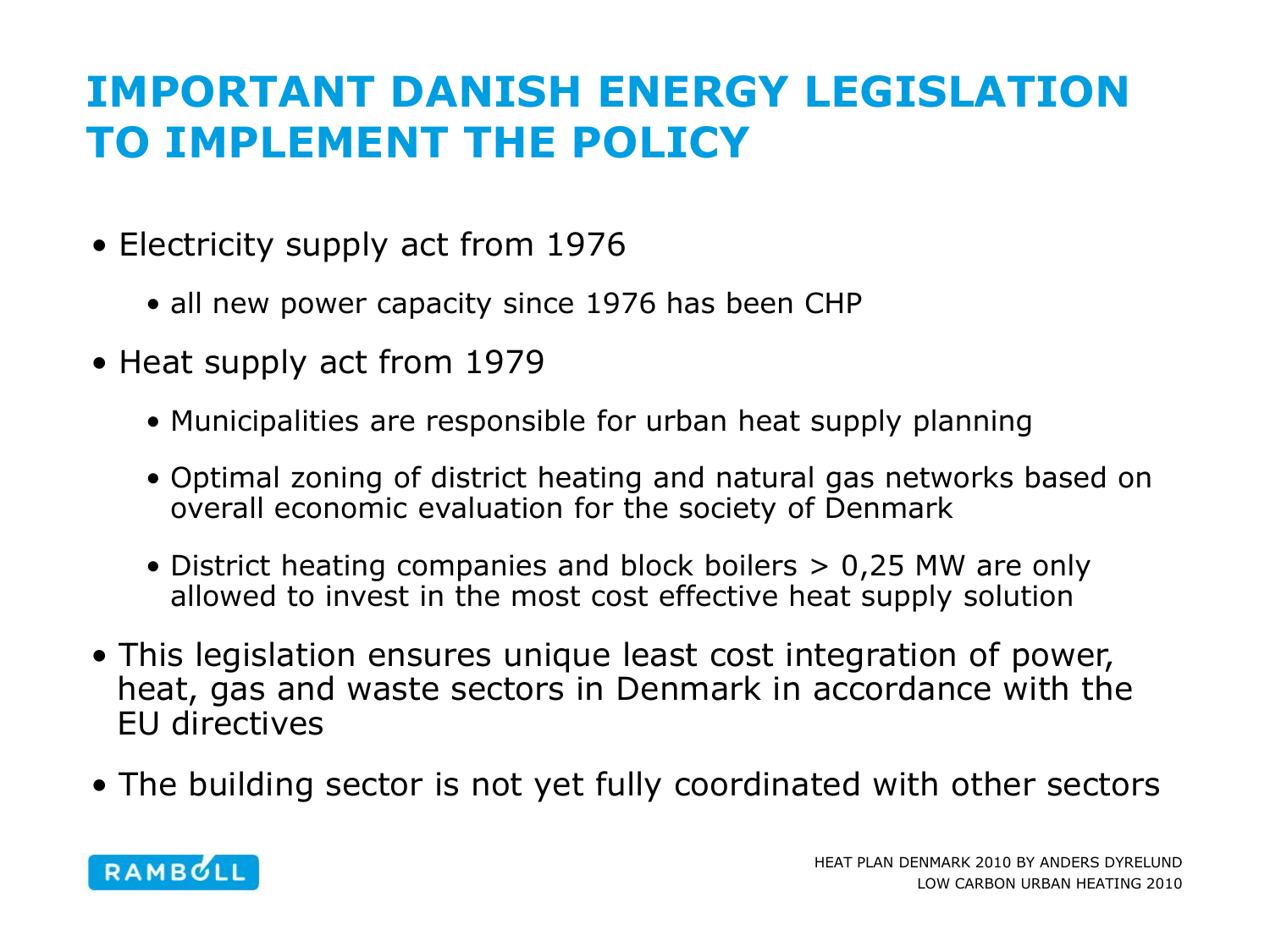## **IMPORTANT DANISH ENERGY LEGISLATION TO REGULATE INVESTMENT PROJECTS**

- Legislation is submitted to the parliament by the Ministry of Energy and Climate *(www.kemin.dk)*
- The Energy Authority, *(www.ens.dk),* prepares studies and legislation for the Ministry of Energy and Climate
- The Ministry of Finance elaborates the general methodology for evaluation of infrastructure investments (IRR 6 % etc.)
- The Energy Authority issues guidelines and price forecasts to be used by the municipalities in the least cost evaluation based on this methodology
- Energy companies submit project proposals to municipalities
- Municipal decisions can be appealed to the Energy Appeal Board *(www.ekn.dk)*

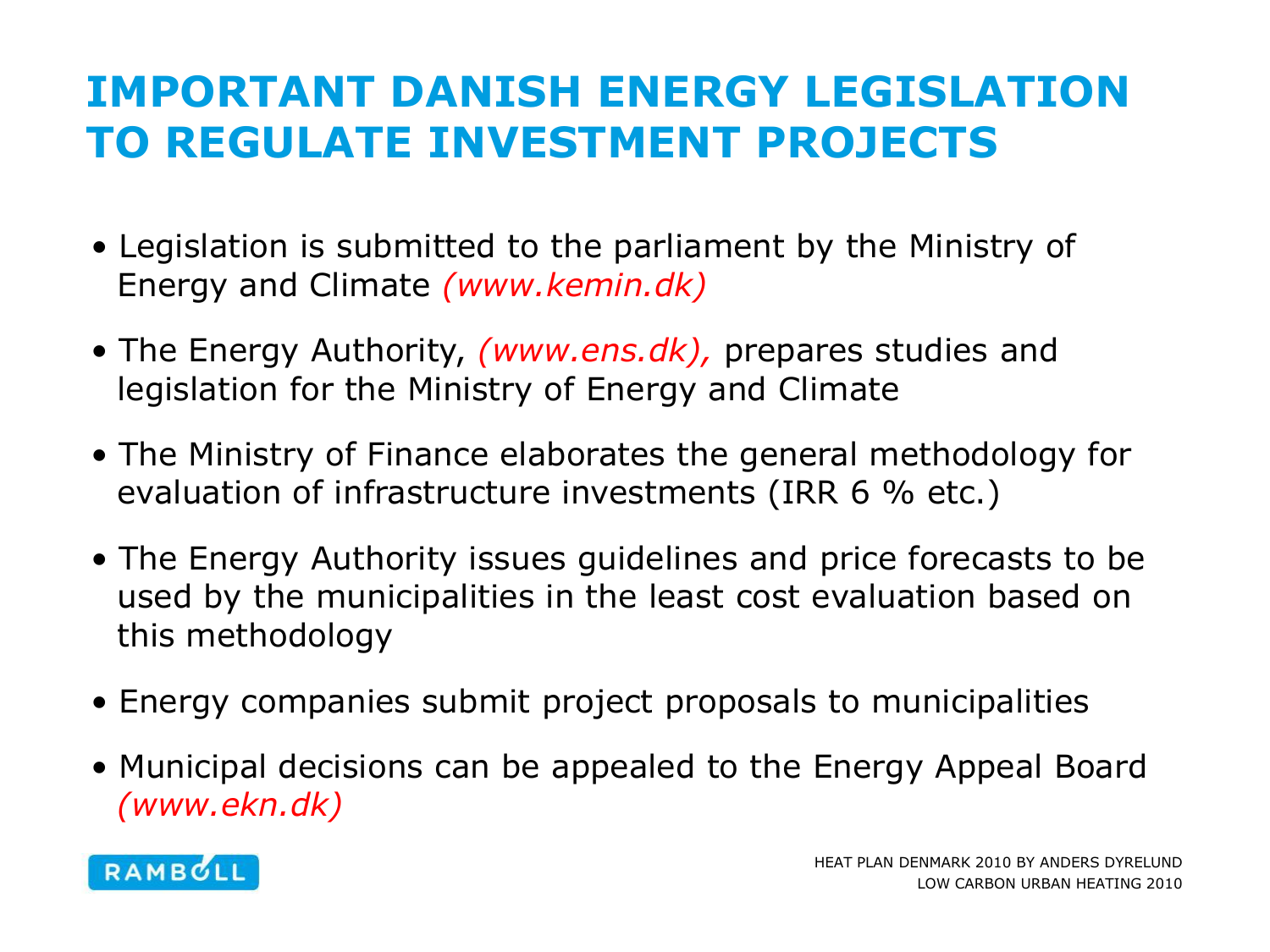## **IMPORTANT DANISH ENERGY LEGISLATION TO REGULATE THE COMPANIES**

- Heat Supply Act
	- District heating companies can only include necessary costs in the heat price including a reasonable interest of invested capital
	- Any profit shall be returned to the consumers to lower the heat price
	- Seperate accounting and consumer influence in private net company
	- Promote municipal and the consumer ownershop
	- DH companies submit tariffs to the Energy Regulatory Authority, *(www.energitilsynet.dk)* for notification and spot control
	- The Energy Regulatory Authority can declare tariffs illegal
	- Decisions of the Energy Regulatory Authority can be appealed to the Energy Board of Appeal *(www.ekn.dk*)

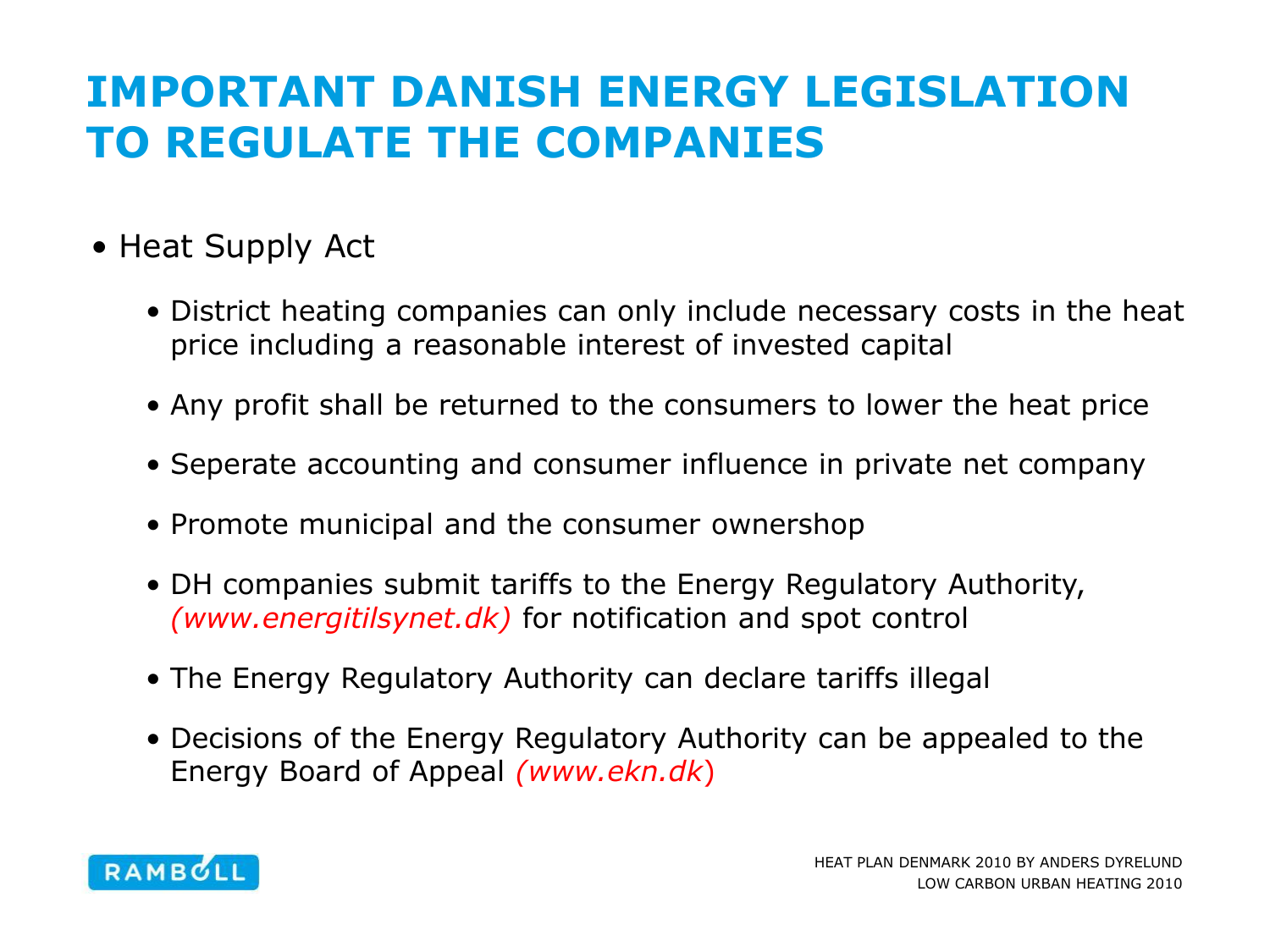## **IMPORTANT DANISH ENERGY LEGISLATION ON PROMOTING ENERGY EFFICIENCY AND SAVINGS**

- Energy companies are obliged to identify energy saving projects at their consumers and to ensure they are implemented
- The Danish Energy Saving Trust *(www.elsparefonden.dk)* is responsible for promoting the most cost effective energy saving measures for the society of Denmark

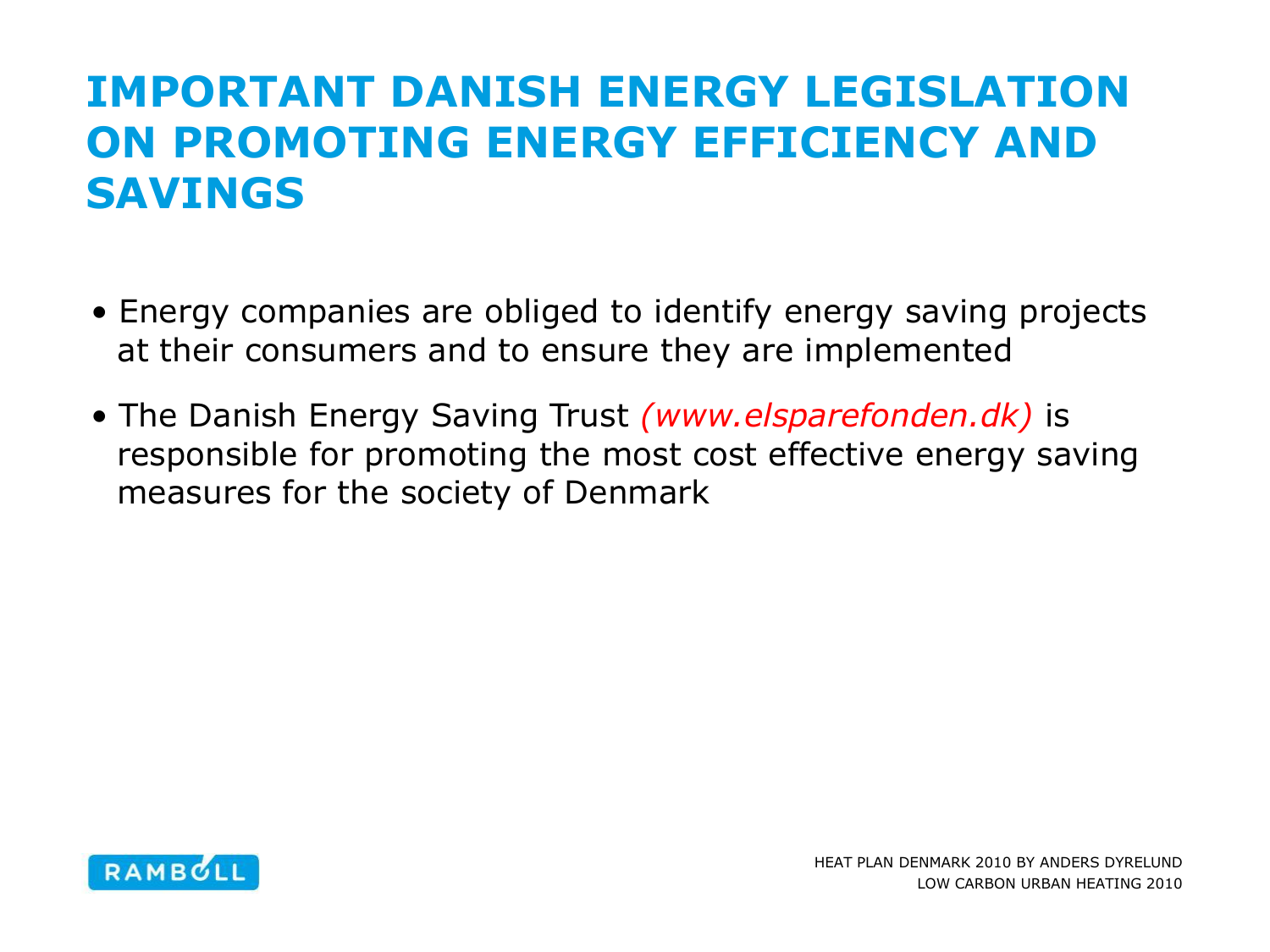## **HEAT PLAN DENMARK FOCUS ON THE HEATING SECTOR**

- The plan shows how the Danish heating sector has reduced  $CO<sub>2</sub>$ emissions by a factor 2,5 since 1980
- The plan shows that this progressive development can continue
	- to achieve a further **50%** reduction before 2020 and
	- to achieve an **almost CO<sub>2</sub> neutral** society before 2030
- The plan is based on an integrated approach, combining
	- optimal end-user heat demand reductions additional 25% or more?
	- a lower return temperature from building installations  $-$  <35 $\degree$ C
	- from 50% up to 65% district heating based on low carbon sources
	- From 0% to 30% individual heat pumps

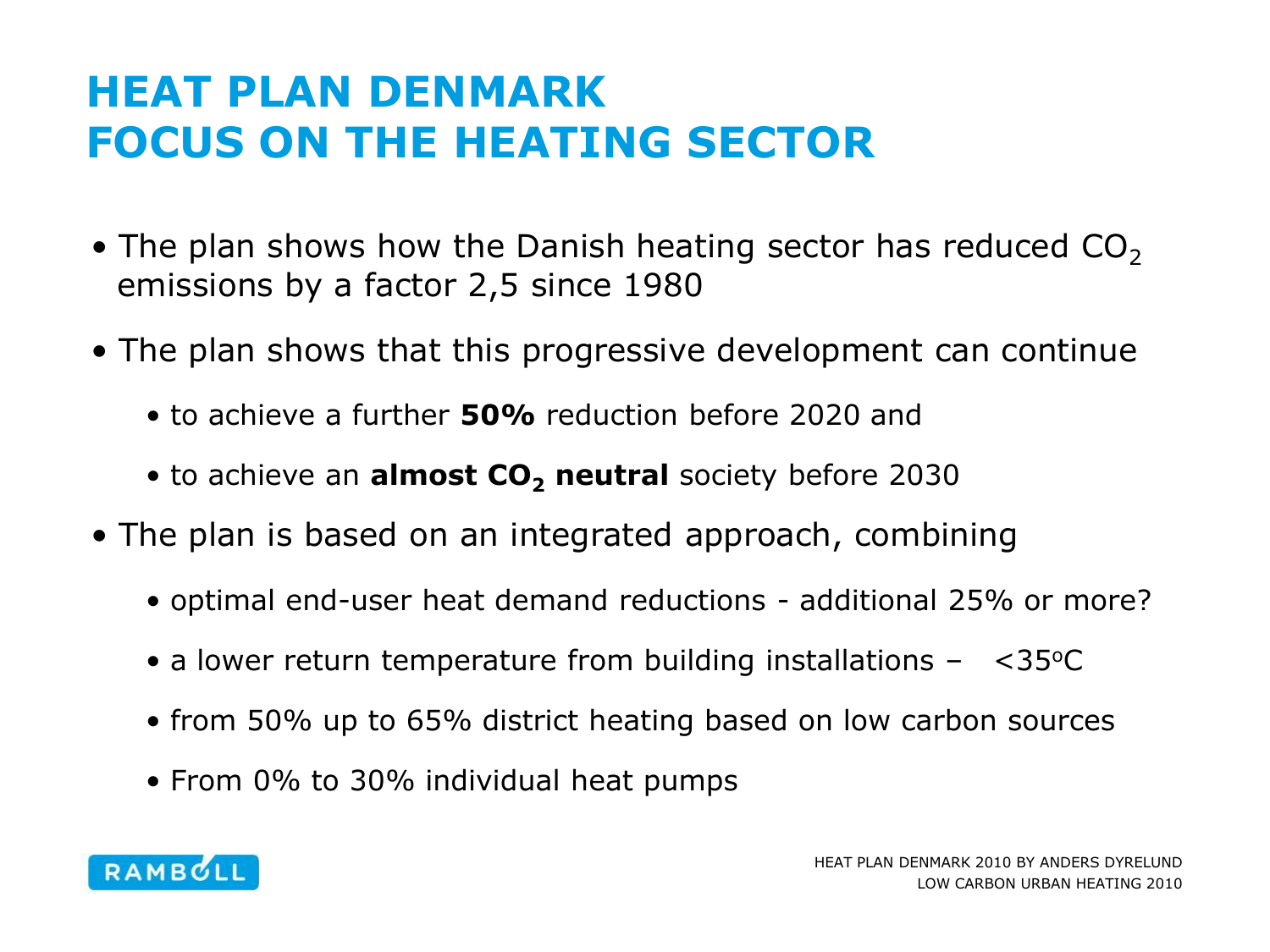## **CHP AND SURPLUS WIND ENERGY VIA HEAT PUMPS COMBINED WITH LARGE HEAT ACC.**

- District heating which combines
	- Large and small CHP
	- Electric boilers
	- Heat pumps and
	- Heat accumulators
- Is a precondition for integration of large share of wind energy in Europe
- In Denmark the share of wind is growing from 20% towards 70%







HEAT PLAN DENMARK 2010 BY ANDERS DYRELUND LOW CARBON URBAN HEATING 2010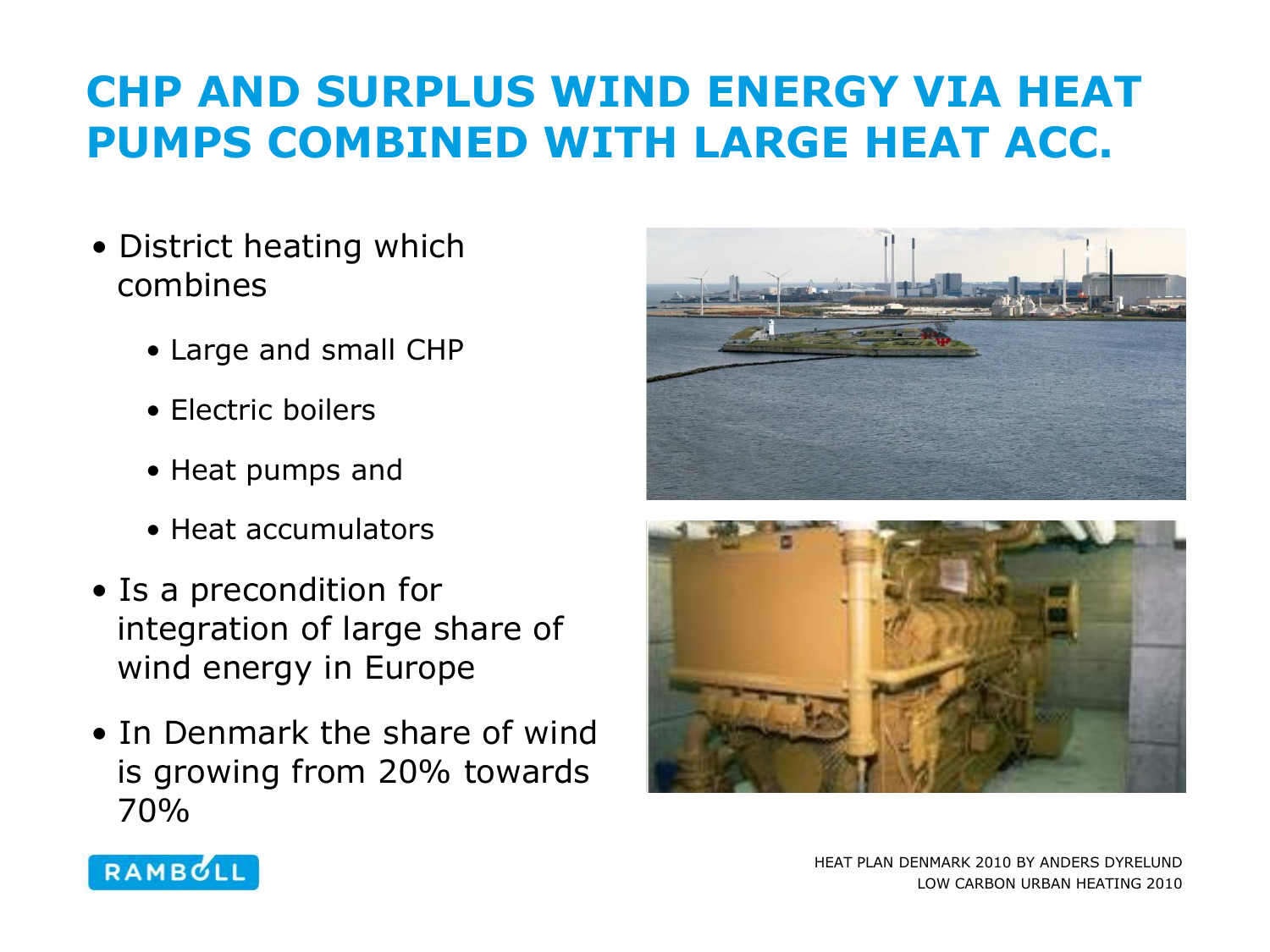## **WASTE TO ENERGY CHP**

- Case: Amagerforbrænding
	- the first 100% utilization of waste
	- tunnel to Zealand



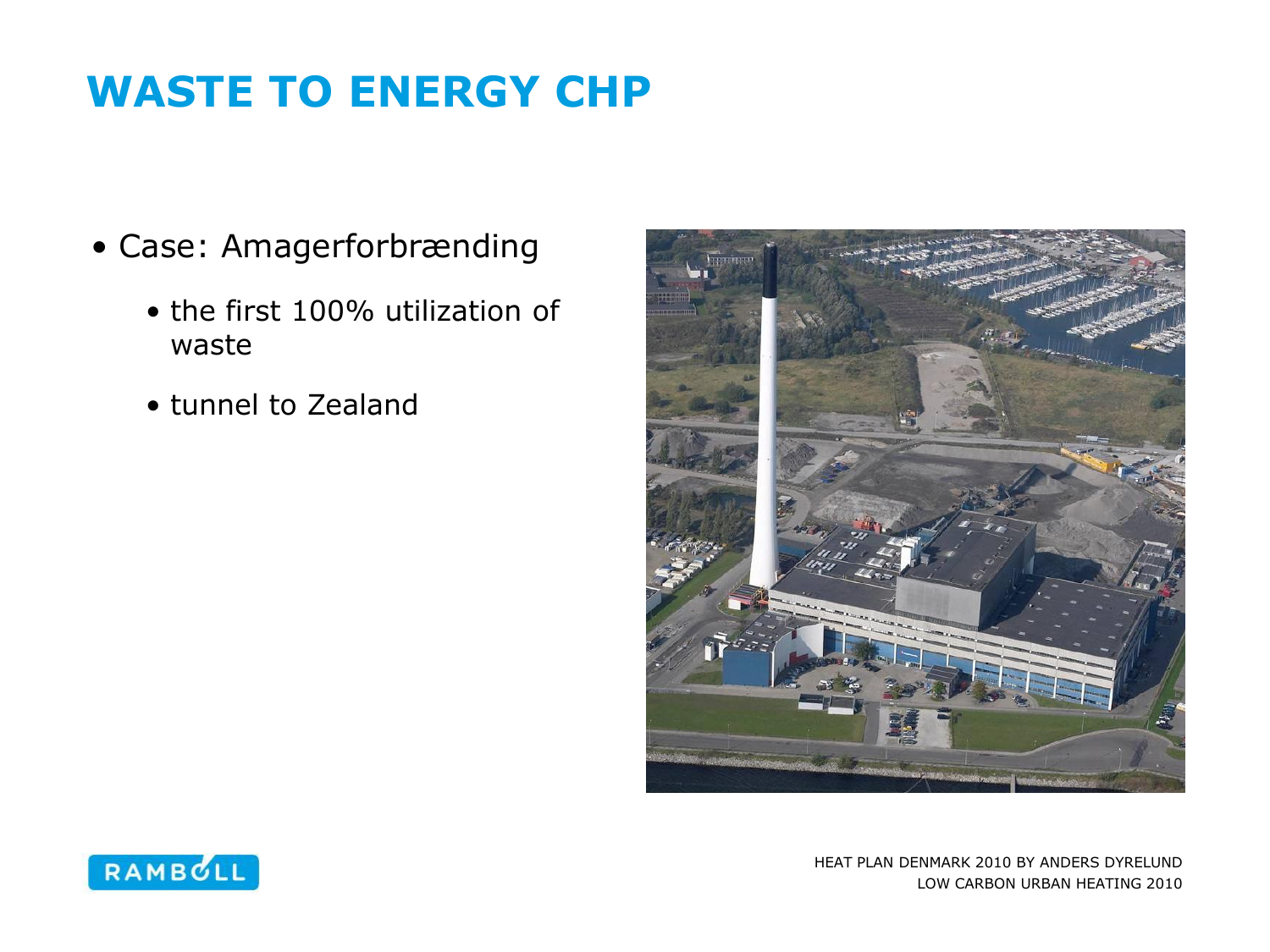## **WASTE TO ENERGY WITH FLUE GAS CONDENSATION**

- Case: Vestforbrænding
	- Glass fiber tube
- Efficient use of all the surplus heat from waste
	- only in large district heating systems
	- 23% electrical efficiency in CHP
	- 100% total efficiency with flue gas condensation



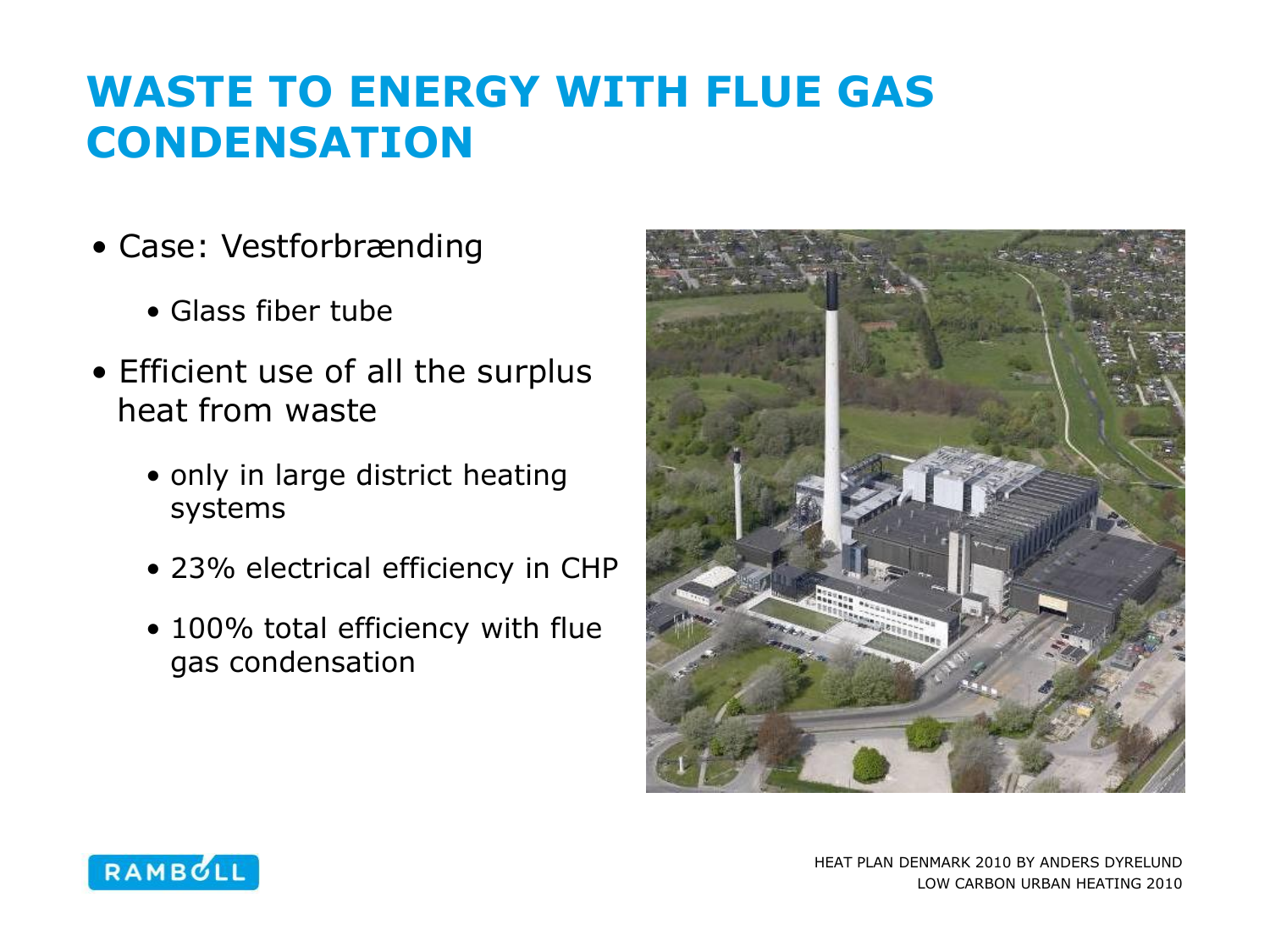## **GEOTHERMAL ENERGY BOOSTED BY BIOMASS**

• 70 dgr.C is sufficient for heating and hot tap water -but only via large district heating systems



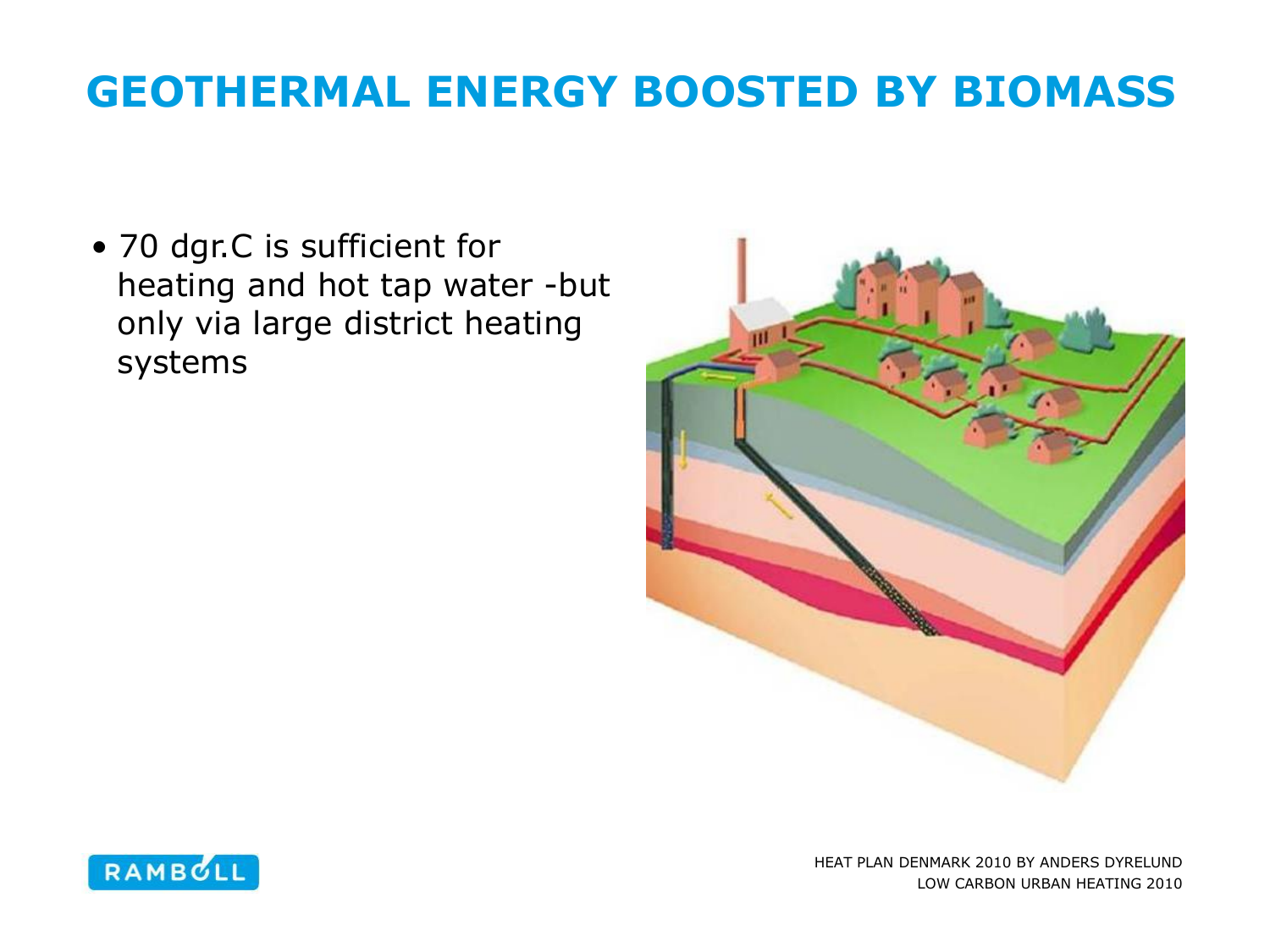## **LARGE-SCALE SOLAR THERMAL 8 MIO.M<sup>2</sup> IN 2030**

• Individual solar heating is 6 times more expensive than large-scale solar heating



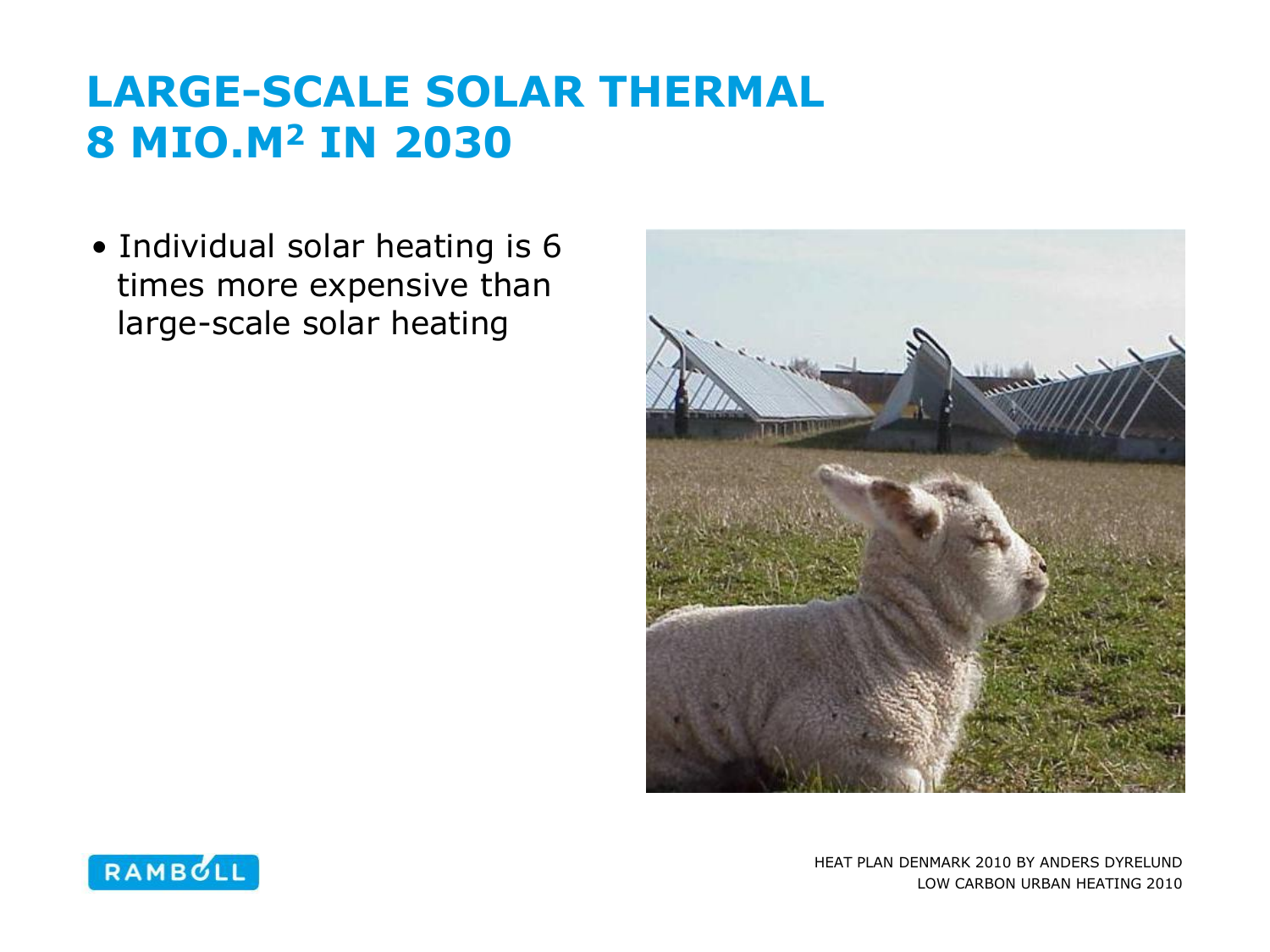#### **STRAW**

• Difficult fuels can only be utilized in an environmental acceptable way in large boilers



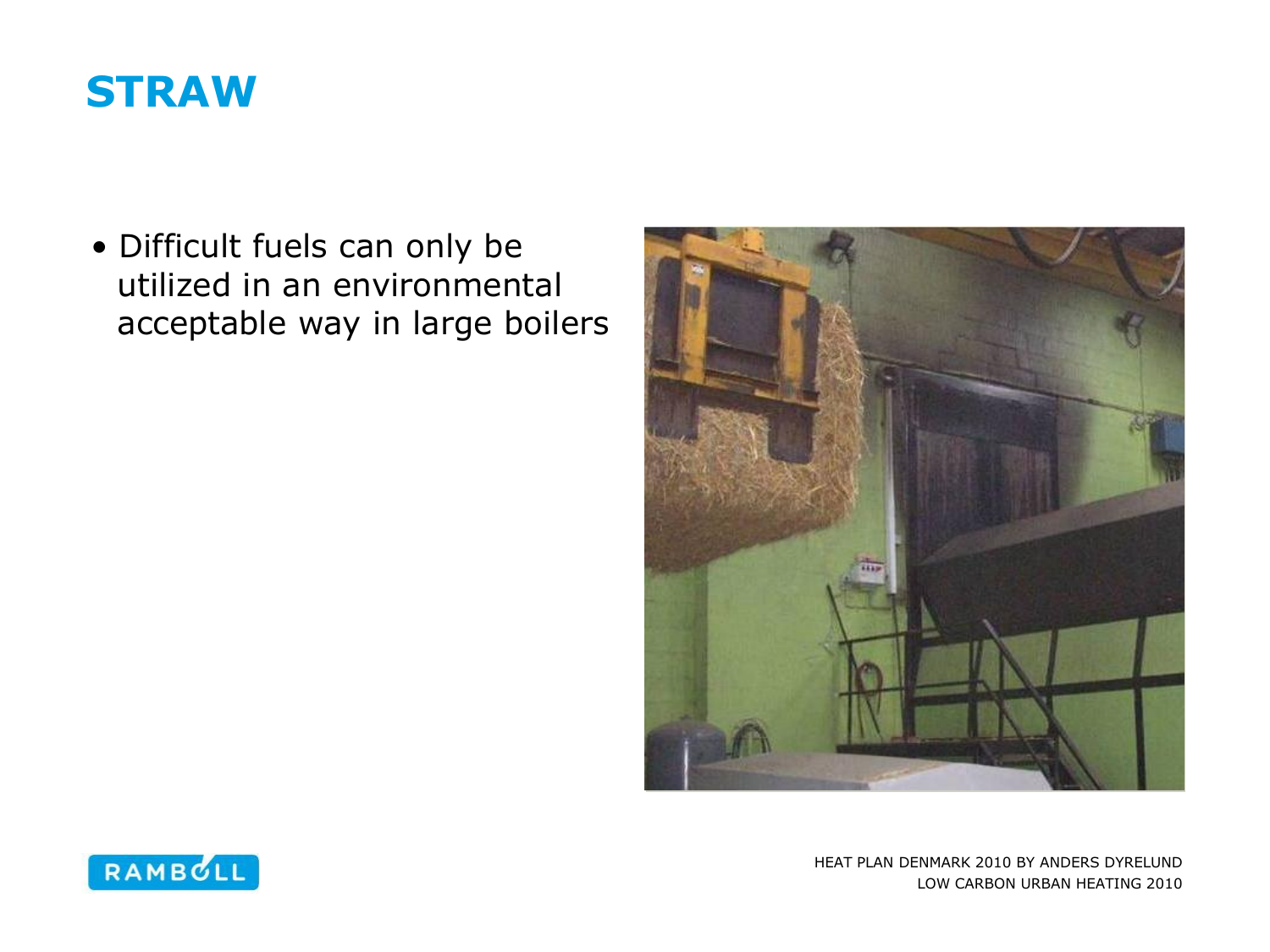## **SURPLUS WOOD CHIP WITH FLUE GAS CONDENSATION**

• 1.000 times more environmental friendly than wood stoves – and twice as efficient



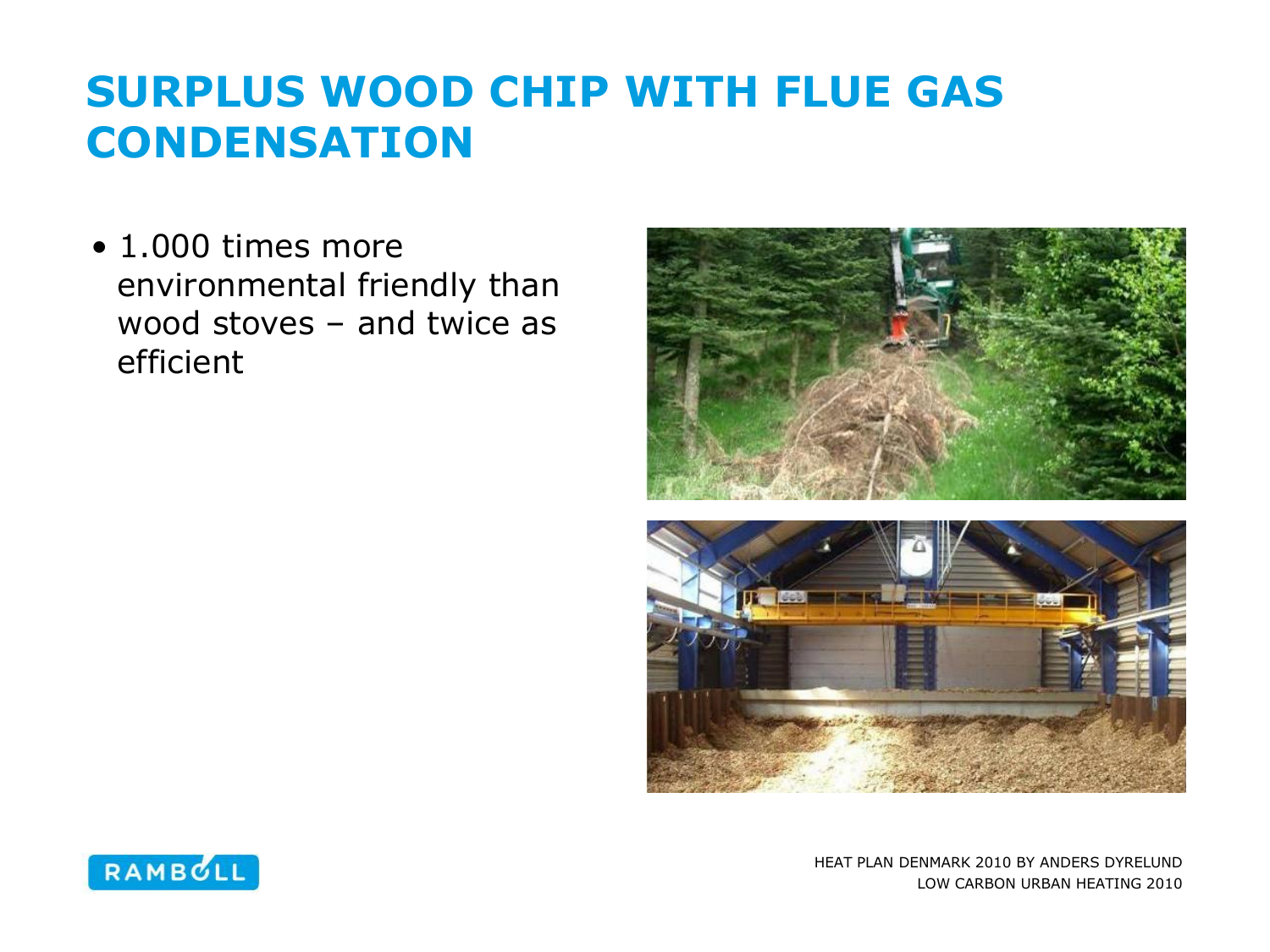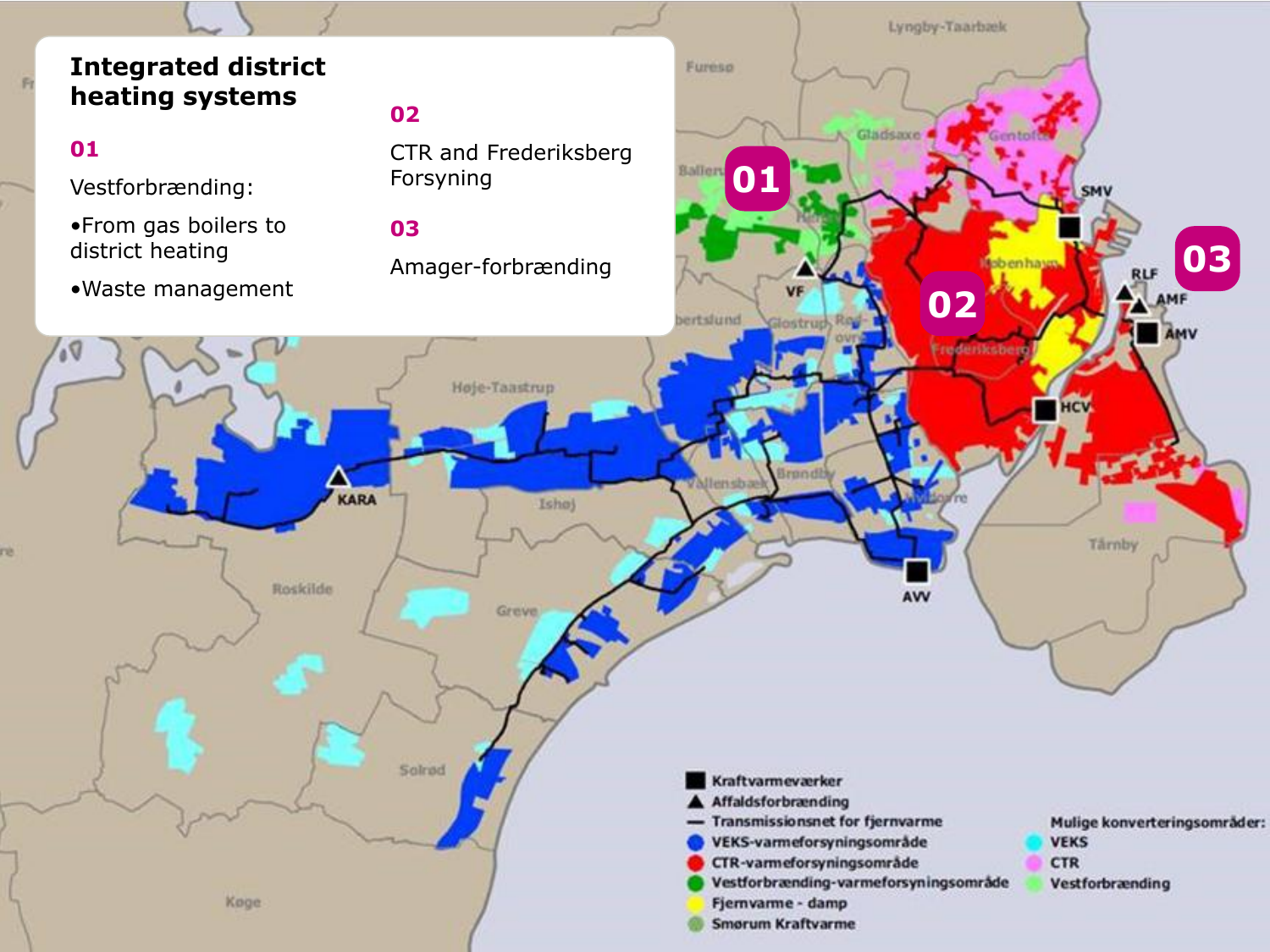## **NEW SUSTAINABLE BUILDINGS INTERACT WITH THE ENERGY INFRASTRUCTURE**

- Case: New Ramboll office in Kolding
	- Close to public transport
	- District heating with waste to energy CHP with flue gas condensation
	- "District Cooling" from nearby water
	- Low temperature floor heating down to 25 dgr. C
	- High temperature free cooling through the same floor tube system





HEAT PLAN DENMARK 2010 BY ANDERS DYRELUND LOW CARBON URBAN HEATING 2010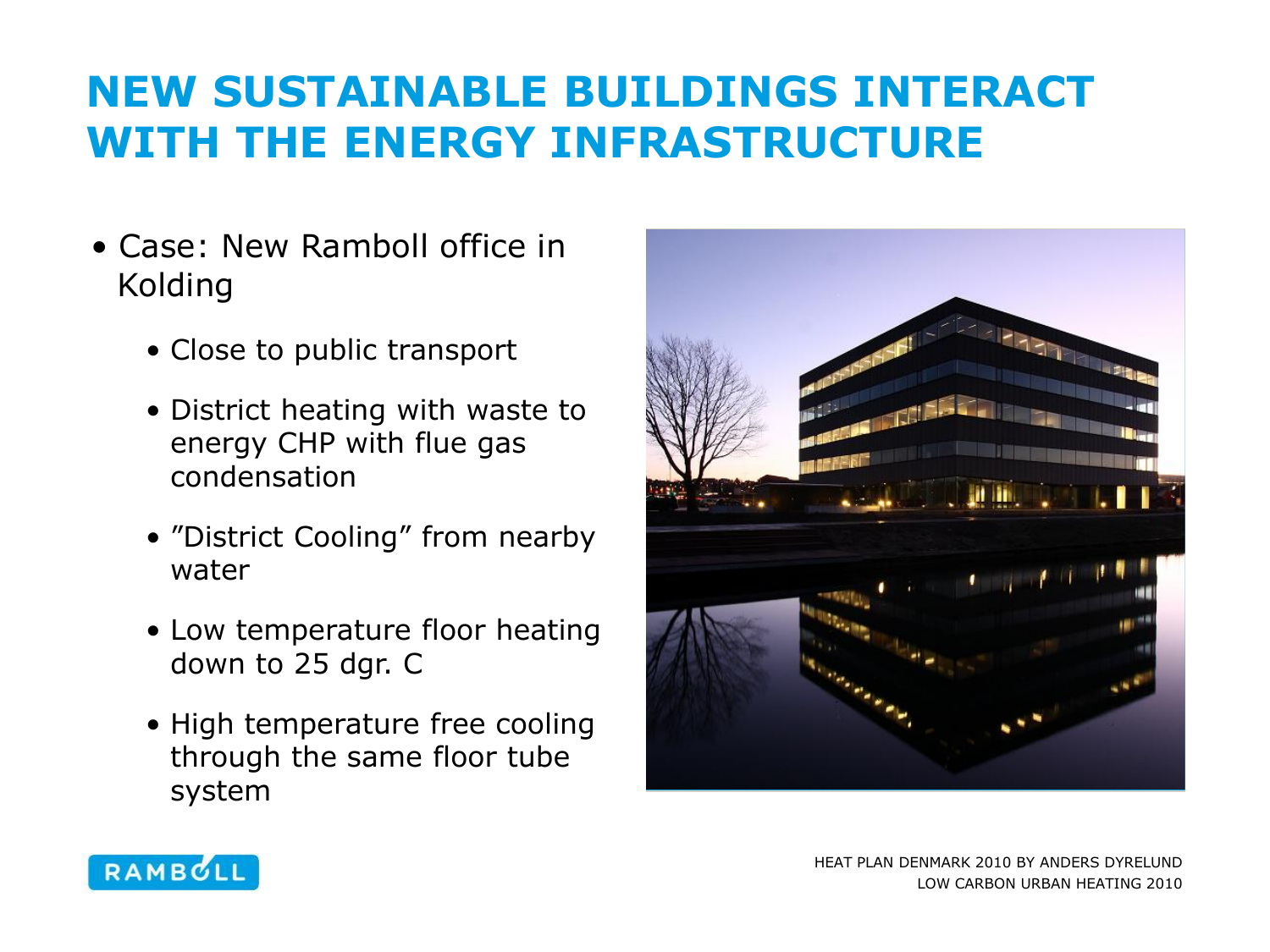## **HEAT PLAN DENMARK 2010: HISTORICAL FROM 1980–PROJECTION TO 2050**

- Statistics from 1980-2010
	- Danish Energy Authority
	- More specific information from 430 district heating companies
- Forecast 2010-2050 based on bottom-up analysis for all 420 DH companies grouped in 10 clusters, which reflects the average
- State of the art of today's technologies

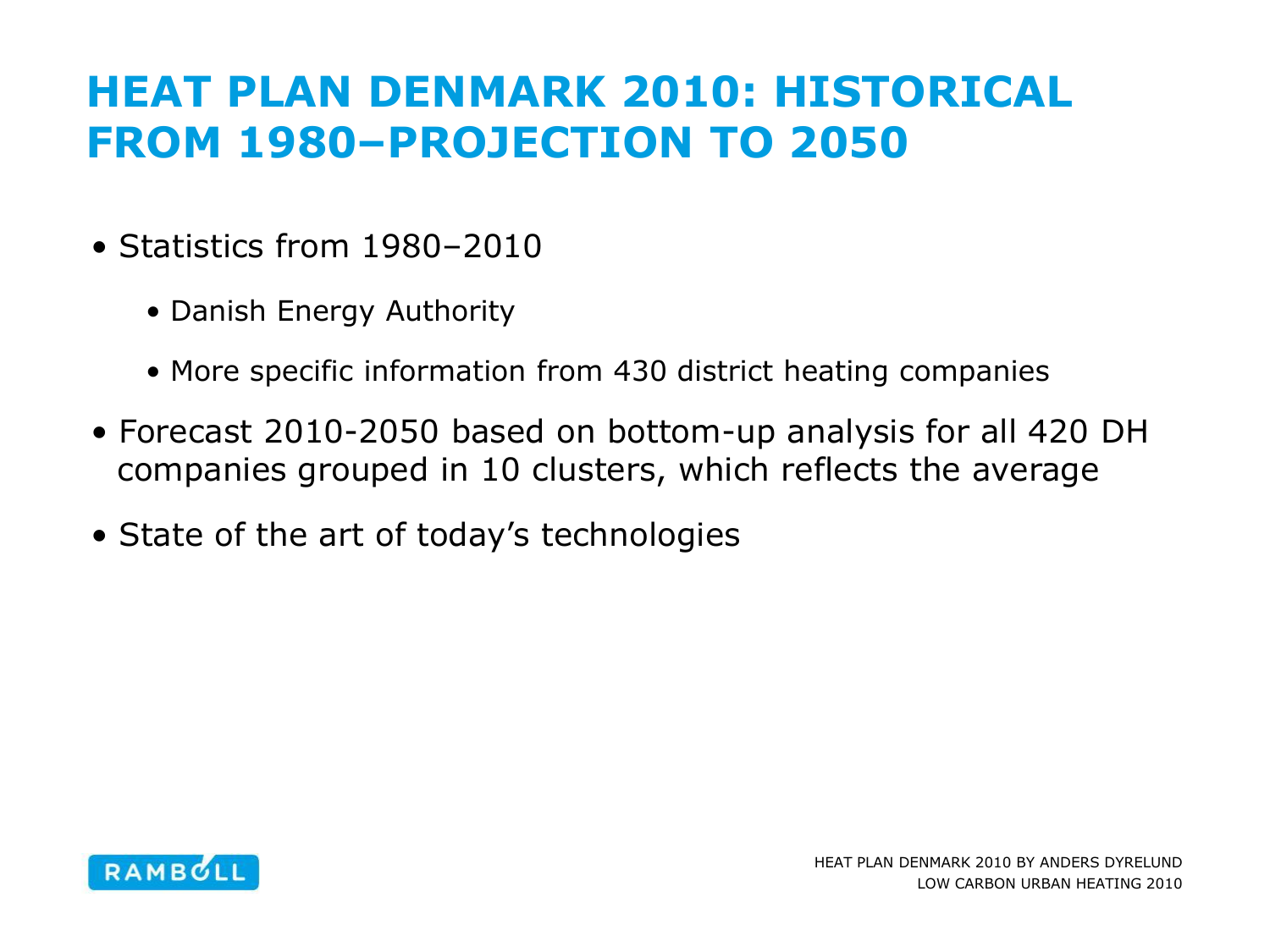#### **HEATED FLOOR AREA AND POPULATION GROWTH**



RAMBULL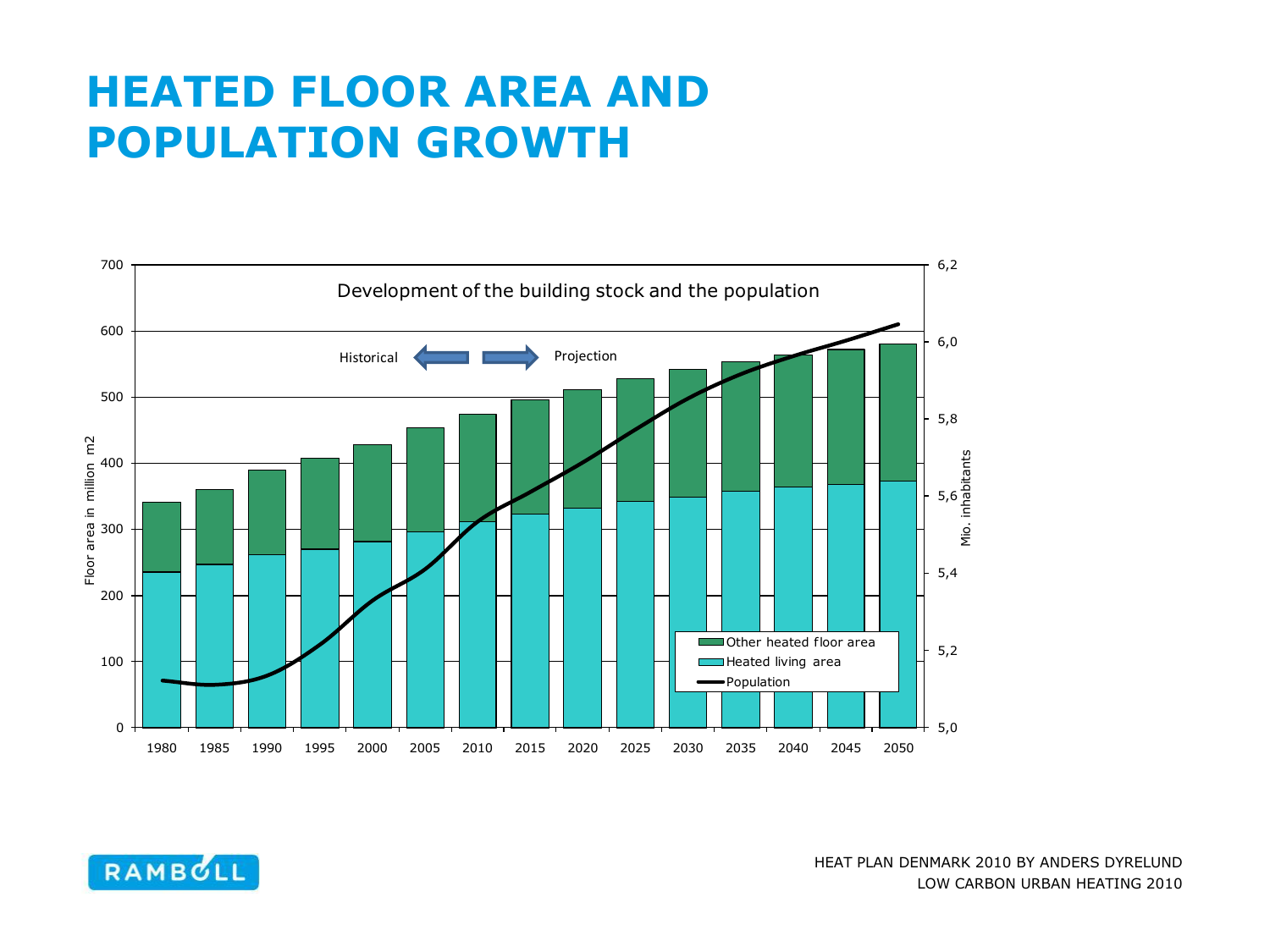#### **HEAT DEMAND IN TOTAL AND HEAT DEMAND IN KWH/M<sup>2</sup>**

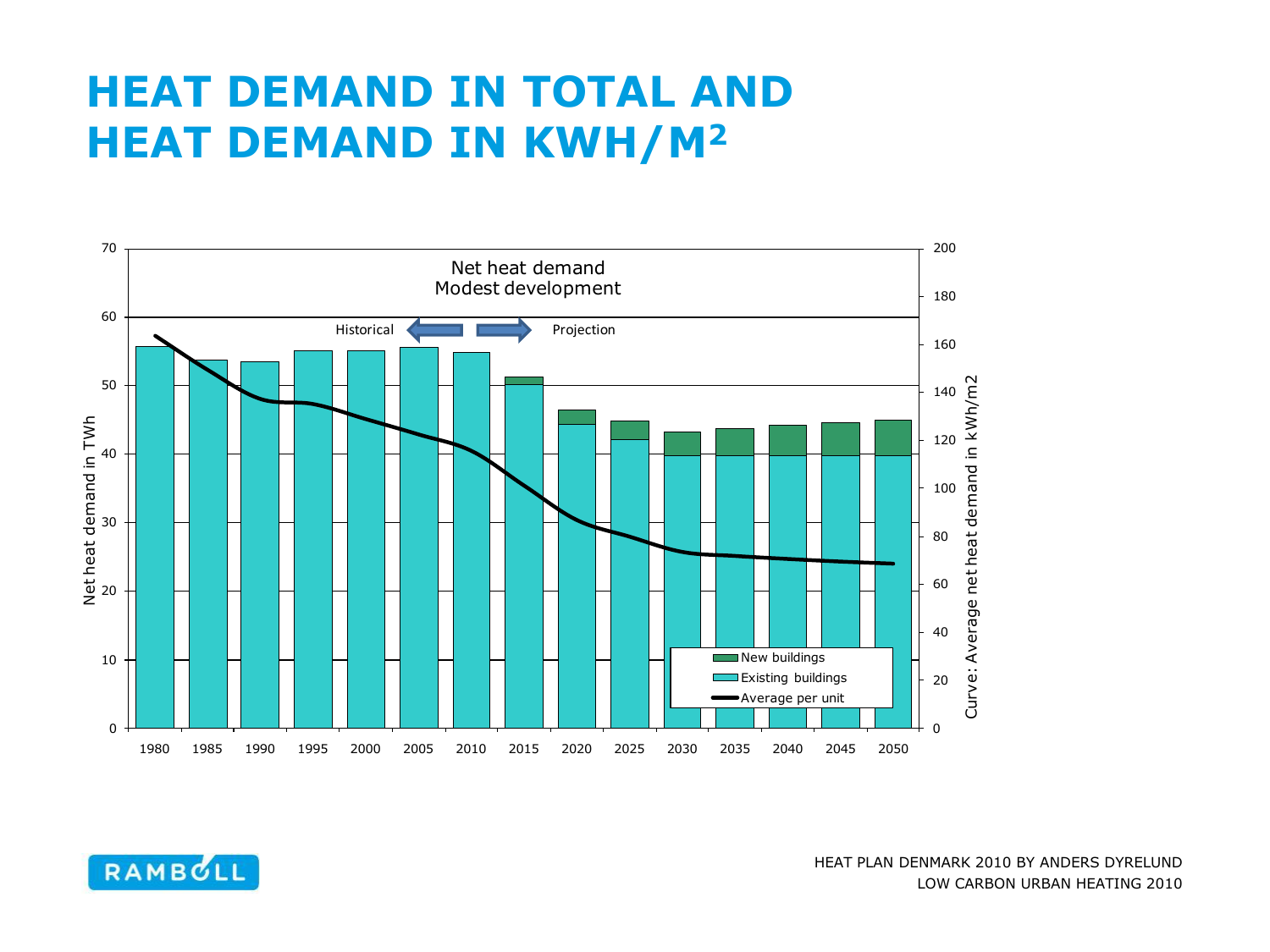#### **HEAT DEMAND DIVIDED ON HEAT SOURCES**



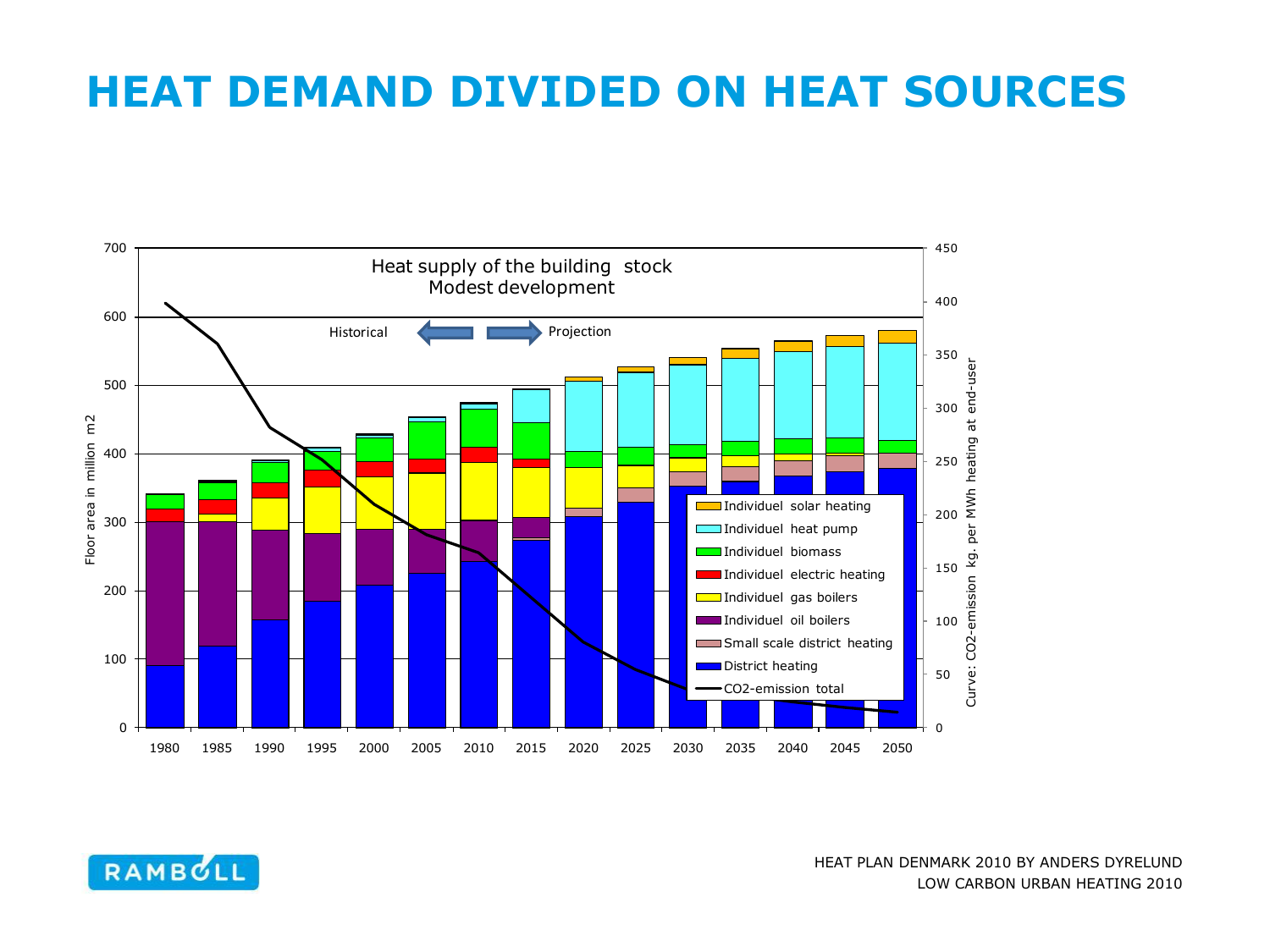#### **DISTRICT HEATING DEMAND AND MARKET SHARE**



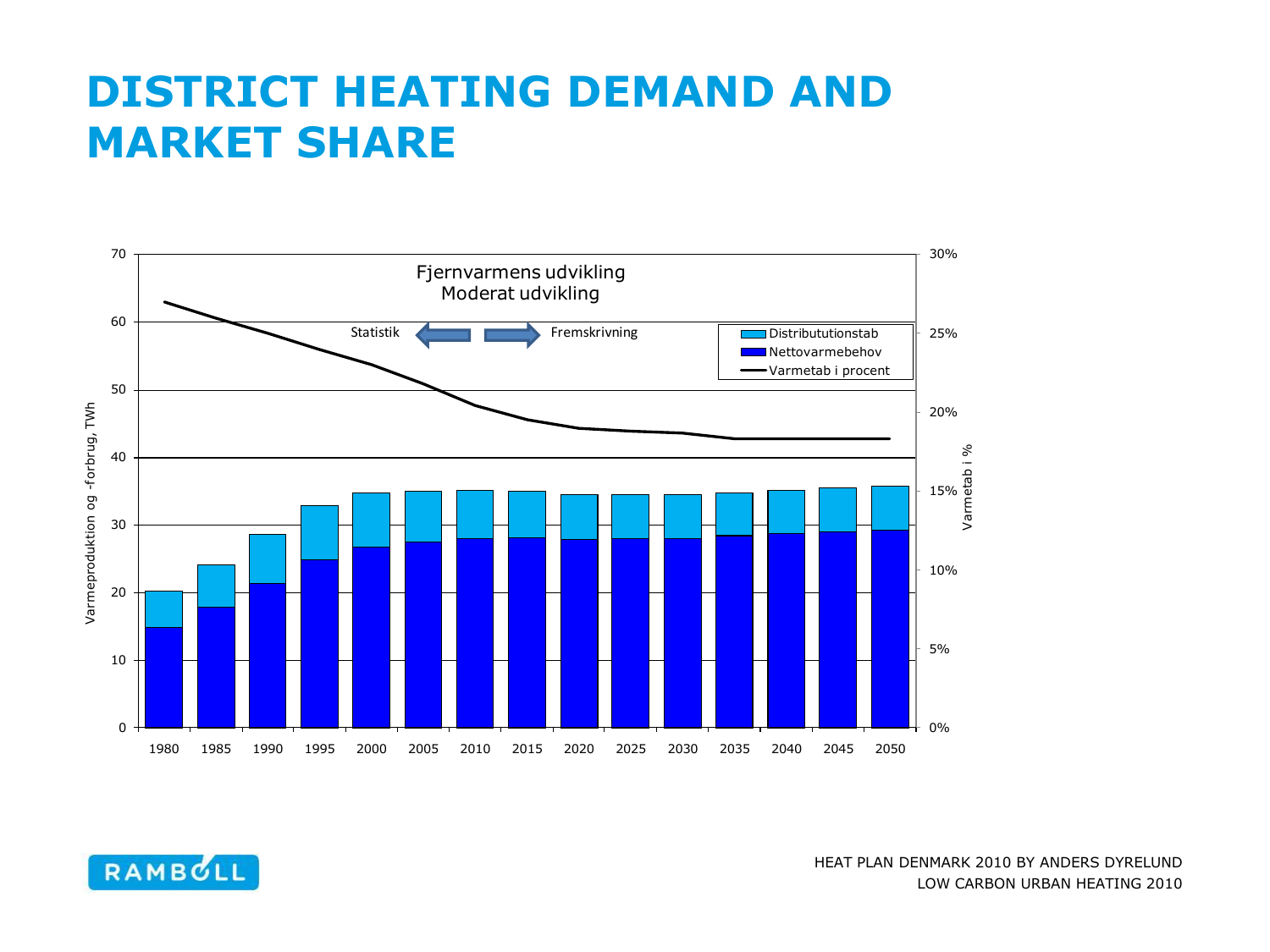#### **DISTRICT HEATING HEAT SOURCES AND SHARE OF CHP**



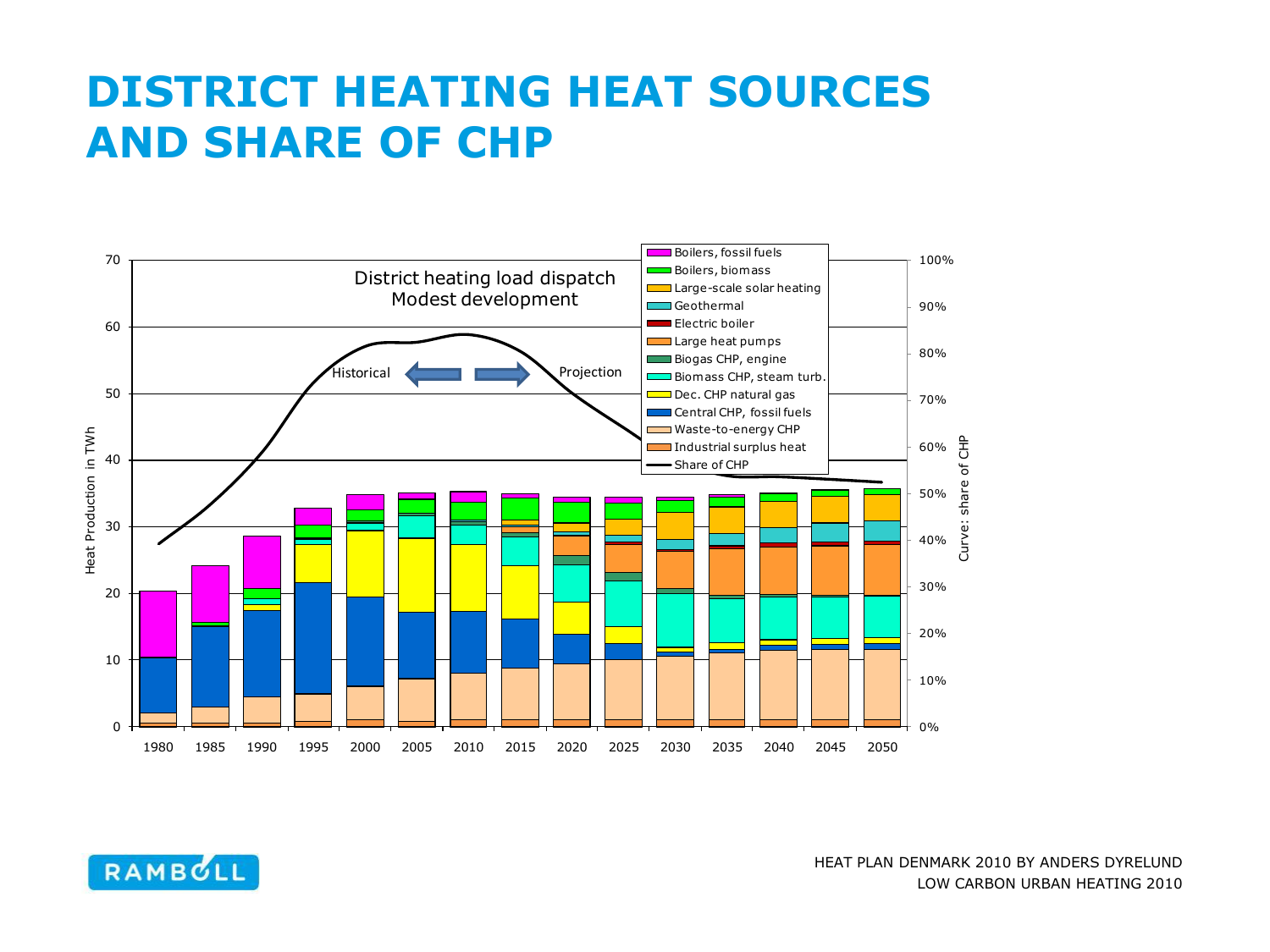#### **FUEL CONSUMPTION PER UNIT OF DISTRICT HEATING DELIVERED TO END-USER**



RAMBULL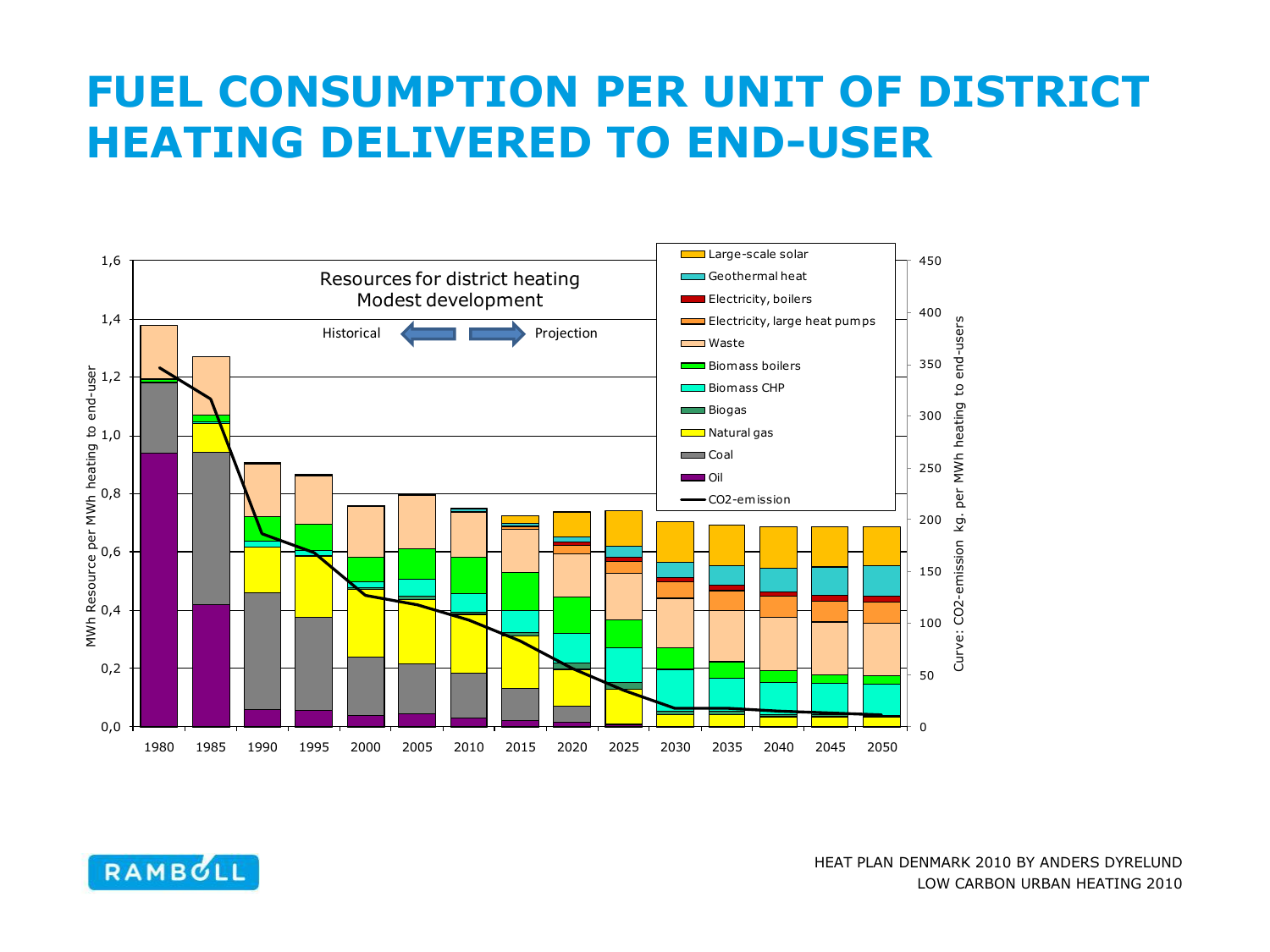#### **INDIVIDUAL HEAT SOURCES**



RAMBOLL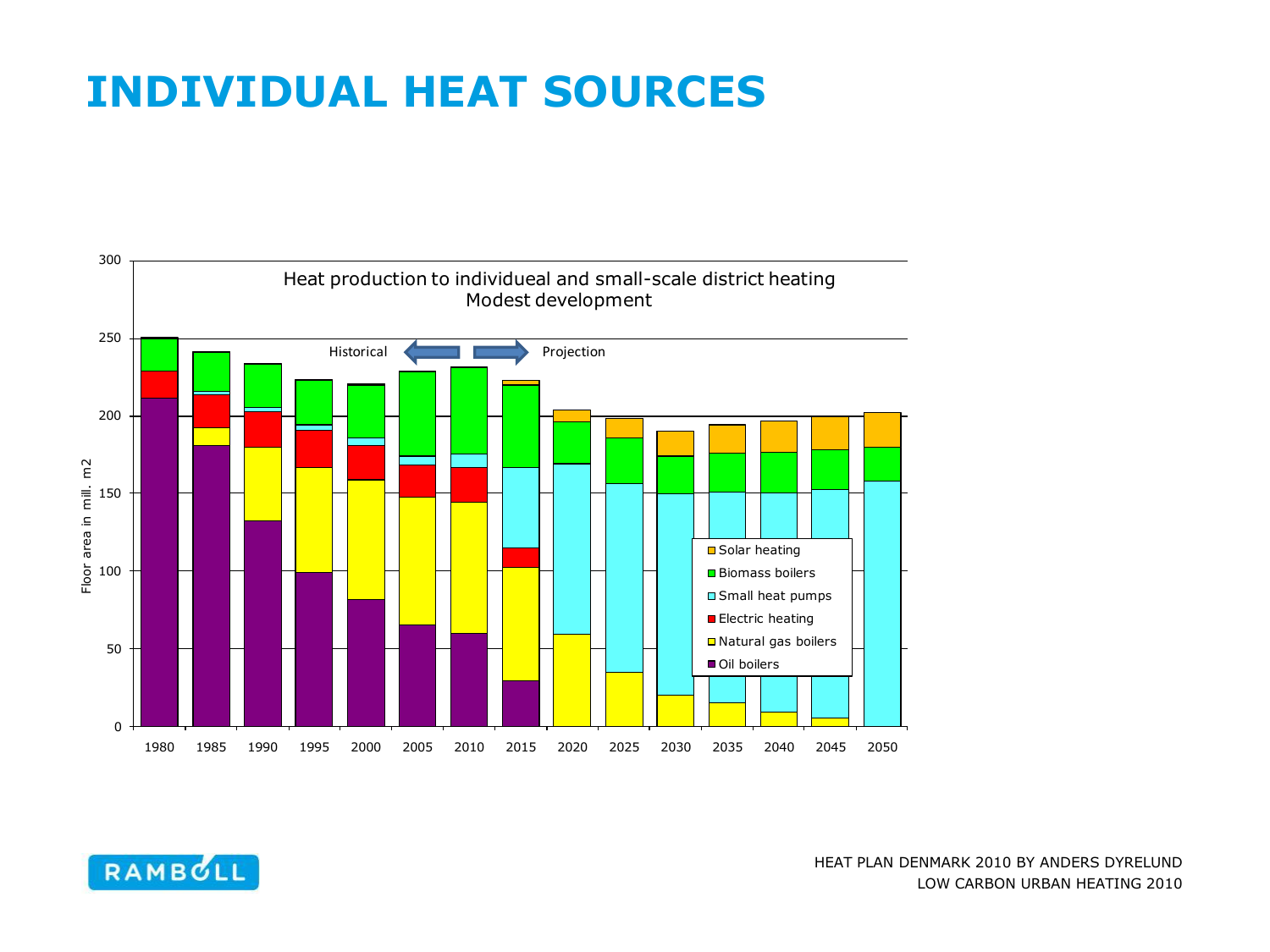### **FUEL CONSUMPTION PER UNIT OF INDIVIDUAL SUPPLY DELIVERED TO END-USERS**



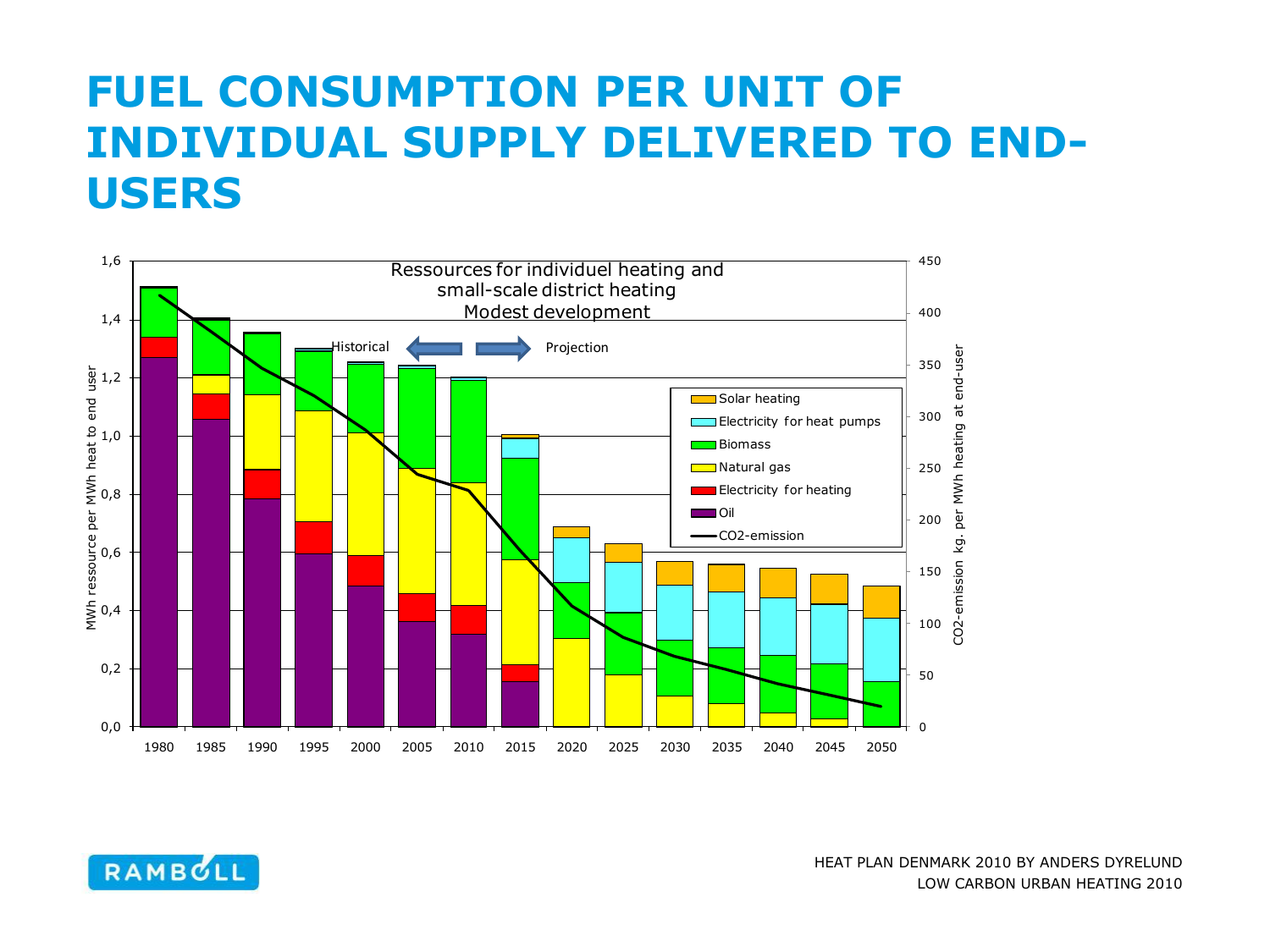#### **CONSUMPTION OF ELECTRICITY**



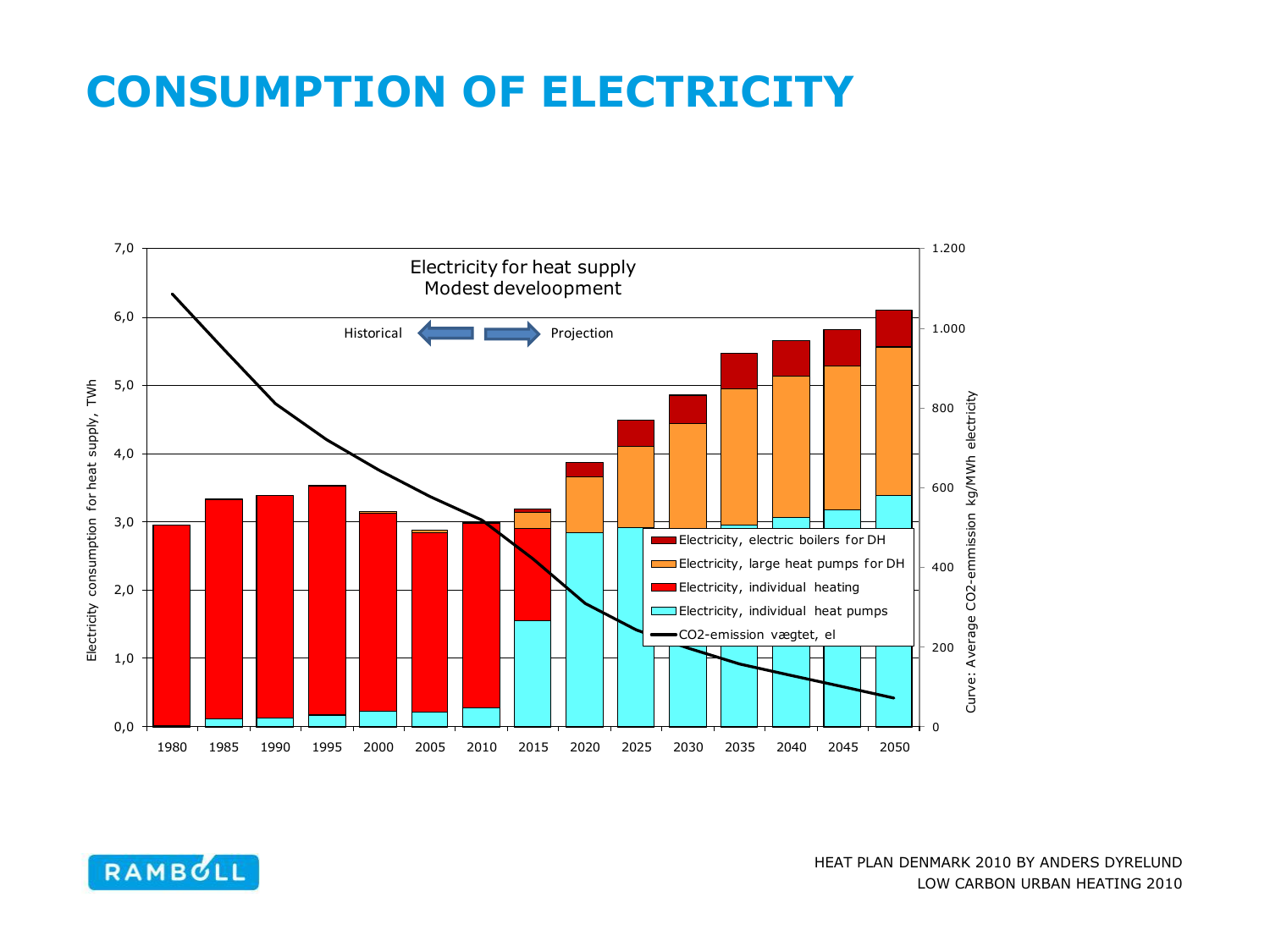#### **CO<sup>2</sup> EMISSION IN MILLION TONNES FOR ALL HEATING AND IN KG PER MWH AT END-USER**



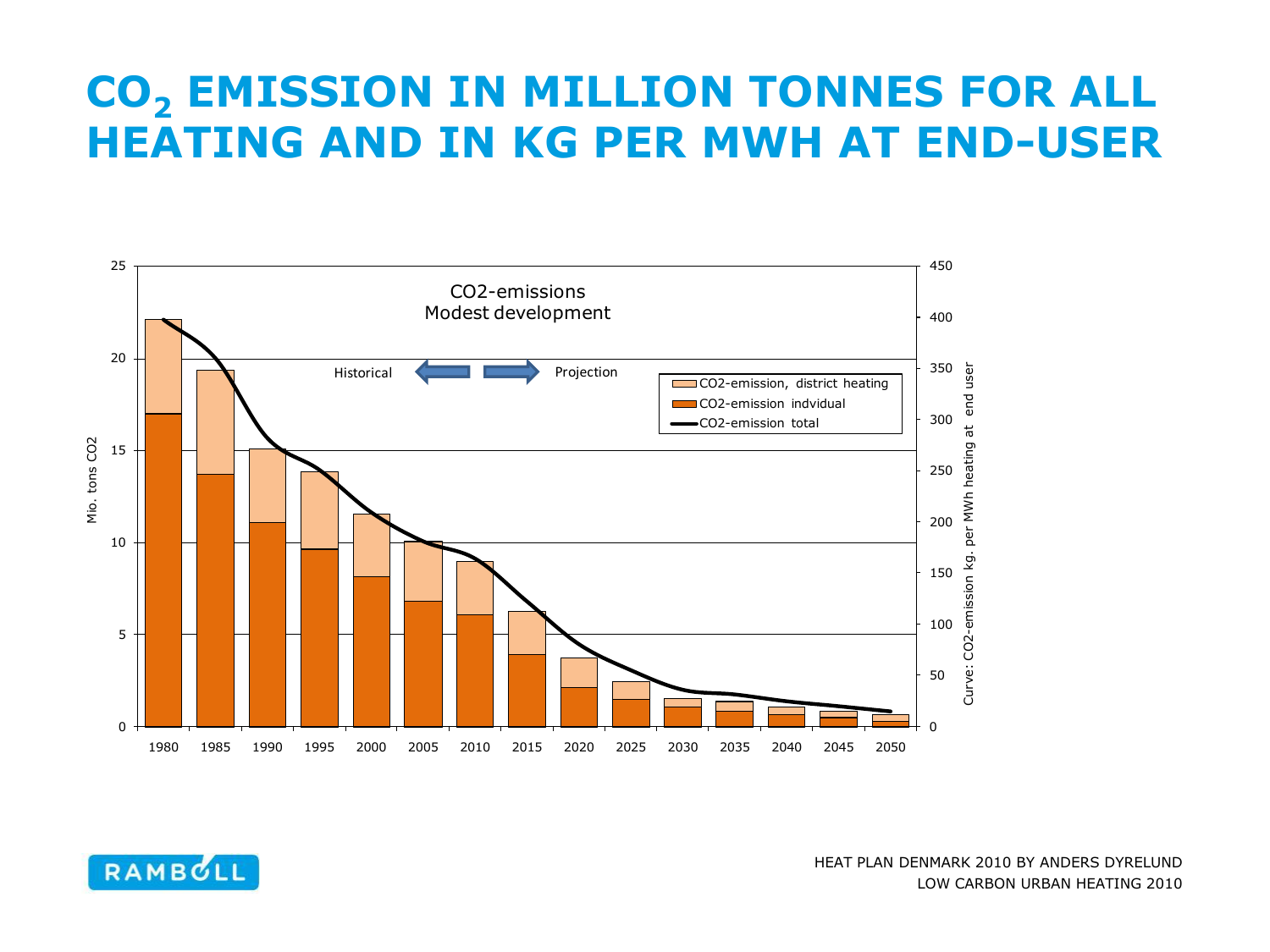### **HEAT PLAN DENMARK - STATEMENTS**

- It is important to focus on **integrated solutions**, including building envelope, building installations, district heating and power system
- **District heating** is a natural part of the urban infrastructure in modern cities
- District heating is a **precondition** for efficient, flexible and costeffective use of renewable energy and CHP for urban heating, not least waste-to-energy and wind
- **District cooling** is a natural part of the urban infrastructure in districts with sufficient cooling load
- A stable energy policy since 1976, municipal planning and a tradition for **co-operation in the society** have been important preconditions for CO2 emission reductions in Denmark

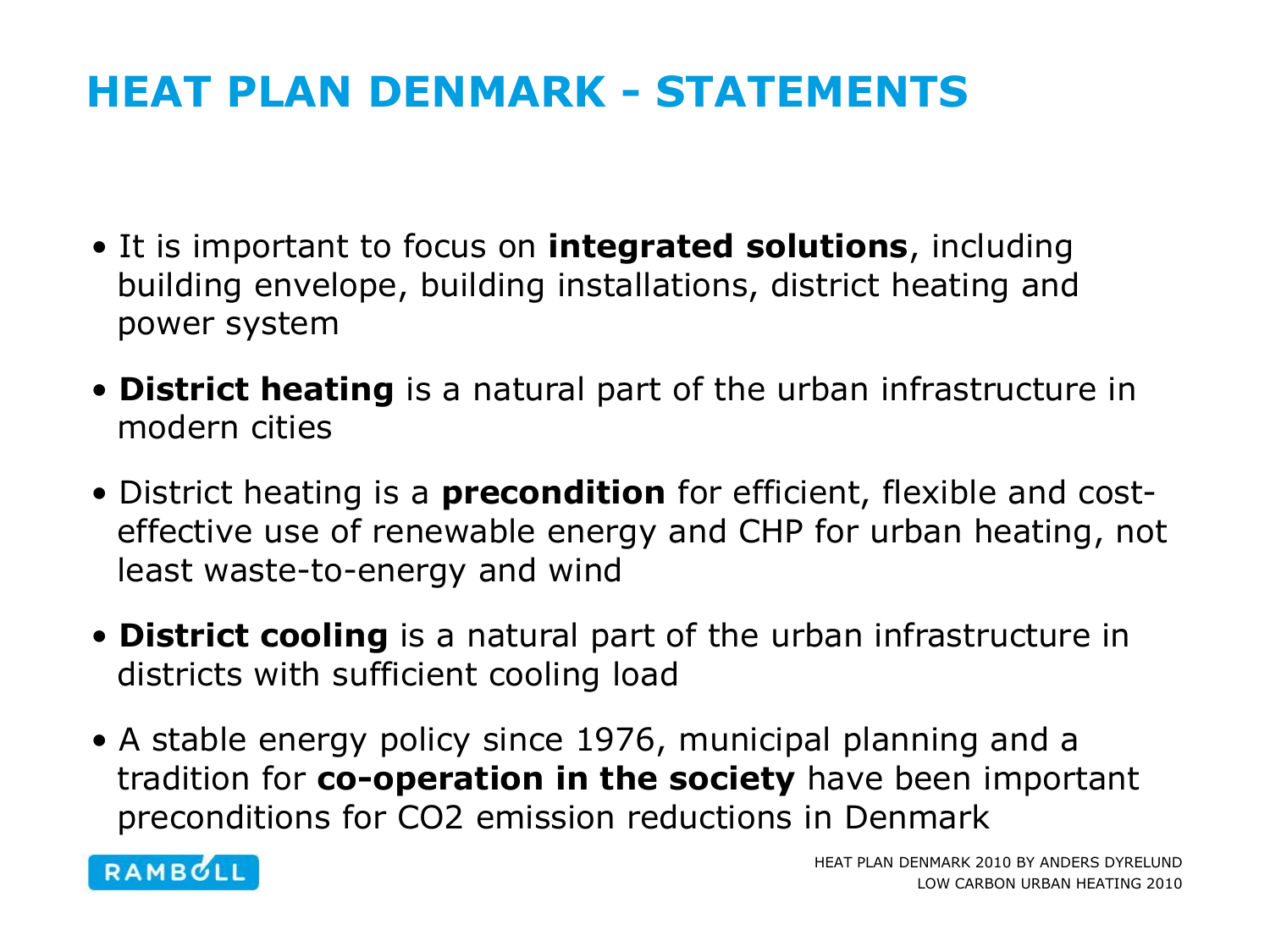## **HEAT PLAN DENMARK MESSAGE TO COP 15 IN COPENHAGEN**

- Do not worry about signing the Copenhagen Climate Agreement
- It is not a problem to develop a zero carbon heating sector
- You just have to co-operate at all levels in the society
	- a stable and strong national energy policy
	- municipalities take responsibility for the infrastructure
	- well functioning co-operatives in the housing and heating sectors
- Even Danes can do it, have a look your self in Copenhagen
- Have a look at Beijing, who replaced thousands of inefficient and polluting coal fuelled boilers with district heating based on coal fuelled combined heat and power plants, which have reduced the fuel consumption and pollution from the heating significantly